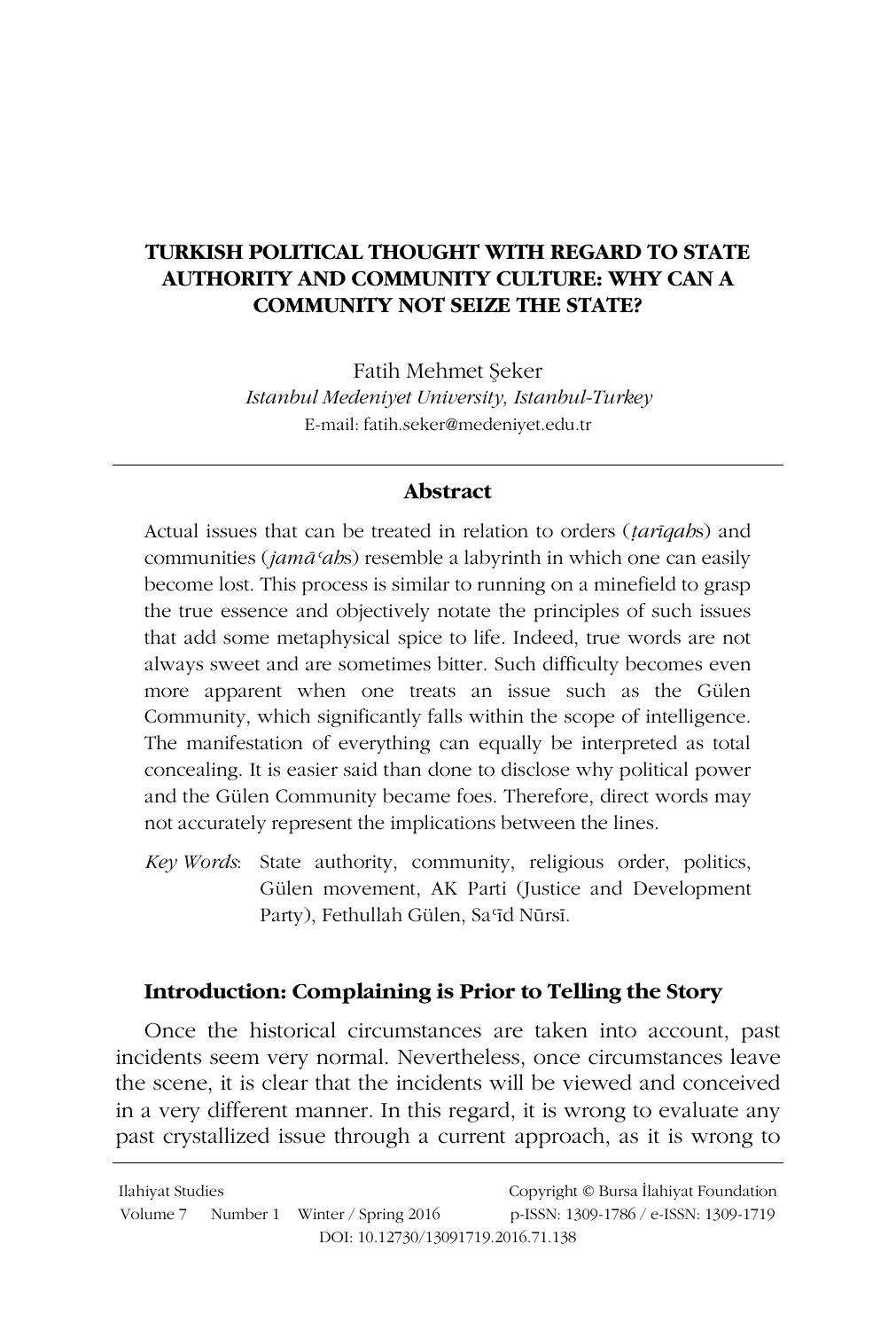8

evaluate present cases in the context of the past. However, the climate in which one lives indeed determines one's perspective; the measure is where one stands rather than the point observed. Accordingly, in an interview with Olivier Roy, an expert researcher on "personal and familial history," an Afghan asks Roy to explain the reason behind the Soviet occupation of Afghanistan. Before waiting for Roy's geostrategic analyses, he responds: "For melons, I think. Indeed, I don't understand for what else one would come here."<sup>1</sup> As rhetorical philosophers indicate, the mind of man is either at the tip of his pen<sup>2</sup> or in his words.

Actual issues that can be treated in relation to orders and communities resemble a tunnel in which one can easily become lost, which is similar to running on a minefield to grasp the true essence and objectively notate the principles of such issues that add some metaphysical spice to life; indeed, true words are not always sweet and are sometimes bitter. This difficulty becomes even more apparent when one treats an issue, such as the incidents occurring between the Ak Parti (Justice and Development Party) government and the Gülen Community, which significantly falls within the scope of intelligence in Turkey, especially in the aftermath of December 17, 2013. The manifestation of everything can equally be interpreted as the concealing of everything. It is easier said than done to disclose why political power and the Gülen Community became foes, merely grounding the answers in apparent reasons. Therefore, direct words may not accurately represent the implications between the lines. "Disclosing wisdom to one who is not confident is tormenting." It is necessary to speak only as much as the mind can comprehend.<sup>3</sup> The expression "The statement of truth is superior to the statement itself."<sup>4</sup> applies here as well. Therefore, we evidently do not deny that there are people who have penetrated into the essence of this issue, which

 $\mathbf{1}$ Olivier Roy, Kayıp Şark'ın Peşinde [En quête de l'Orient perdul, ed. Jean-Louis Schlegel, trans. Haldun Bayrı (Istanbul: Metis, 2014), 137.

 $\overline{2}$ Gelibolulu Mușțafá 'Ālī, Manāqib-i hunarwarān, ed. Ibn al-Amīn Mahmūd Kamāl [İnal] (Istanbul: Türk Tarih Encümeni, 1926), 9.

 $3 -$ Ismā'īl Rusūkhī Anqarawī, Sharh al-Mathnawī (Istanbul: Matha'a-i 'Āmirah, 1289), I, 53.

 $\overline{4}$ Müstakîmzâde Süleyman Sa'deddin [Mustaqīmzāda Sulaymān Sa'd al-Dīn], Risâlei Melâmiyye-i Şuttâriyye [Risāla-i Malāmiyya-i Shuṭṭāriyyah], in Melâmet Risâleleri: Bayrâmî Melâmiliği'ne Dâir, ed. Abdurrezzak Tek (Bursa: Emin, 2007), 252.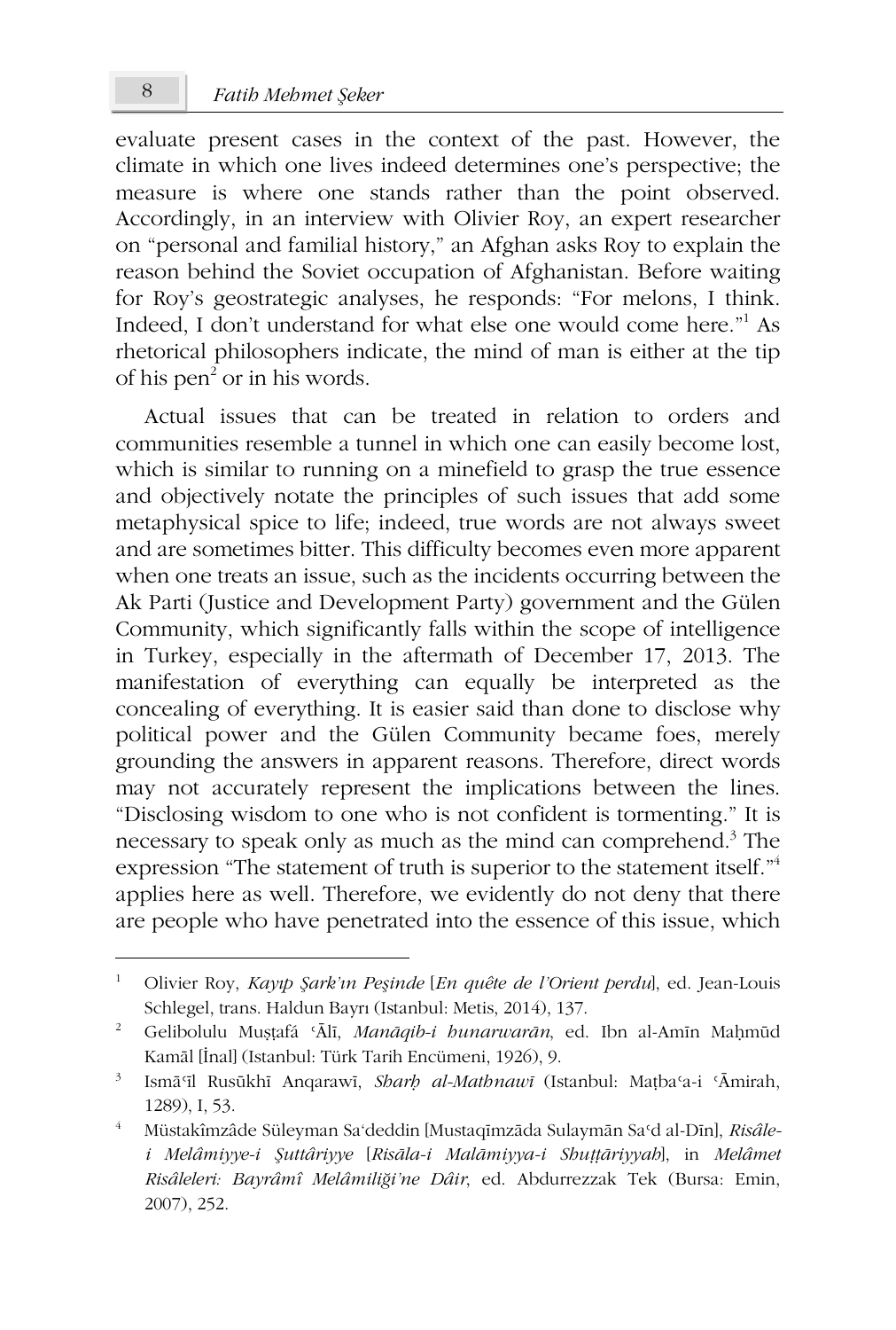cannot be disclosed everywhere. Once we address the clear aspects of the incident, the occurrences of yesterday and today are precursors to what is to come in the future. The history of Turkey provides concrete examples of this fact. "Whoever is to grasp can grasp through a hair."<sup>5</sup>

An analysis of the history of orders and communities reveals that the same occurrences are continuously repeated; the reason behind never-ending that differences in temperaments, wars is extravagances, and understatements have nourished one another, and everyone has a say to support his own cause, idealizing the people and classes he likes and appreciates; everyone uses his position as a hindrance to entangle his opponents, and no one ever wants to discuss what is best for Turkey; consequently, one always deems himself to be right. In fact, Mustafá 'Ālī of Gallipoli is right: "Indeed, it is rare to find one who is truly right; however, in those days, those who claim they are right are abundant." Therefore, when speaking about the community, one must speak about the state and vice versa; regardless of the noise that seeks to oppress every voice, one must question the possibility of refreshing this problem, which concerns the destiny of the entire country, and one should not forget that man is responsible for his deeds. As "complaining is prior to telling the story," we have to settle the account of what the permissions and authorizations that are granted to orders and communities bring and take away. The rest will be mere gossip. "At this seat, the pretention of ignorance can never be a pretext."<sup>8</sup>

#### I. Can a *Community* Seize the State?

Various organizations in which people gather, communities and orders above all constitute the tightening links of the chain of the state. The state is apparent everywhere to anyone who knows how to look; through the medium of these gathering-places, the state

Ismā'īl Haqqī Būrsawī, Sharh al-Mathnawī (Istanbul: Matha'a-i 'Āmirah, 1287), I,  $\overline{4}$ .

 $6<sup>1</sup>$ Gelibolulu Mușțafá 'Ālī, Nașībatu s-selāțīn [Nașībat al-salāțīn], in Mușțafā 'Ālī's Counsel for Sultans of 1581: Edition, Translation, Notes, ed. Andreas Tietze (Wien: Verlag der Österreichische Akademie der Wissenchaften, 1979), 93.

 $\overline{\mathcal{I}}$ "Sikâyet hikâyet üzerine mukaddemdir." Ismā il Haqqī Būrsawī, Sharh al-Mathnawī, I. 3.

Gelibolulu Mușțafá 'Ālī, Nașībatu s-selāțīn, 91.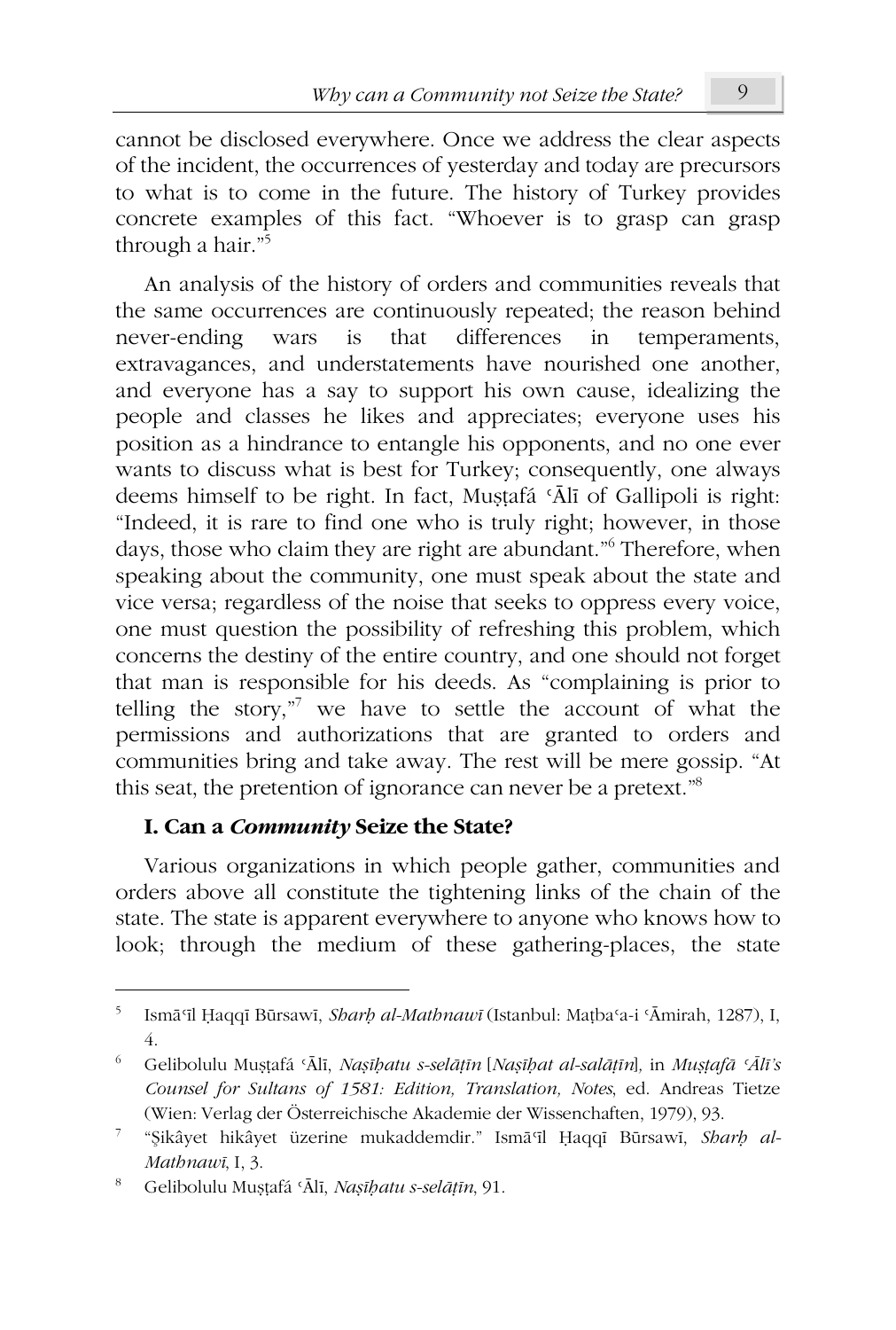becomes the people. Community, which places individuals under the order of the same will and has the secret of melting people into a greater whole, gathers everyone similarly to a shrine, becoming a milestone on the way to becoming a nation. Since no one can attain perfection on his own, "fellows back up one another; whenever one falls, the other picks him up."<sup>9</sup> The sense of belonging turns into an ability. Elements that can never blend in any other condition are blended in the same mold. In the history of the Turks, most elements are grounded in legends and epics; accordingly, this approach is rendered as functional as possible. An atmosphere loaded with mysticism is constituted. This is the heads side of the medallion. The tails side is knotted up in the question of whether the state can take the form of a state.

This question, which answers itself, can take us to many points, including the following: As with the state, which constitutes a metaphysical influence on life, the community occurs since man is not self-sufficient. Each man overcomes his deficiencies through others.<sup>10</sup> In a community environment, "prayers are accepted, whereupon benediction is bestowed."<sup>11</sup> In other words, man becomes self-sufficient by the virtue of his fellow creatures. Each meets a requirement that is necessary for another.<sup>12</sup> For this reason, cities, societies, and communities are formed. This cooperation assures their existence and subsistence. A community emerges as a consequence of the feeling of sufficiency within a rank, similarly to a state emerging as a sign of the self-sufficiency of a society.<sup>13</sup> Human nature is inclined to seek shelter and co-habit with fellow creatures. Man seeks perfection within society but can only attain it through the assistance of others; $^{14}$  in a community environment, man understands

Sinan Paşa [Sinān Pāshā], Tazarru'-nâme [Tadarru'-nāmah]: Yakarışlar Kitabı, ed. Mertol Tulum (Istanbul: Türkiye Yazma Eserler Kurumu Başkanlığı, 2014), 453.

 $10\,$ Plato, Devlet, trans. S. Eyüboğlu and M. A. Cimcoz (Istanbul: Remzi Kitabevi, 2012), 54-55.

 $11 -$ Abū 'Alī Ḥusayn ibn 'Abd Allāh ibn 'Alī Ibn Sīnā, al-Shifā': al-Ilāhiyyāt, eds. Georges C. Anawati, Ibrāhīm Madkūr, and Sa'īd Zāyed (n.p.: n.d.), 452.

 $12\,$ Ibn Sīnā, al-Shifā<sup>2</sup>: al-Ilāhiyyāt, 441.

<sup>13</sup> Aristoteles, Politika [Politics], trans. Furkan Akderin (Istanbul: Say, 2013), 51.

 $14<sup>1</sup>$ Al-Fārābī, Abū Nașr Muhammad ibn Muhammad ibn Țarhkhān, Kitāb tabșīl alsa'ādab (Beirut: Dār al-Andalus, 1981), 61-62.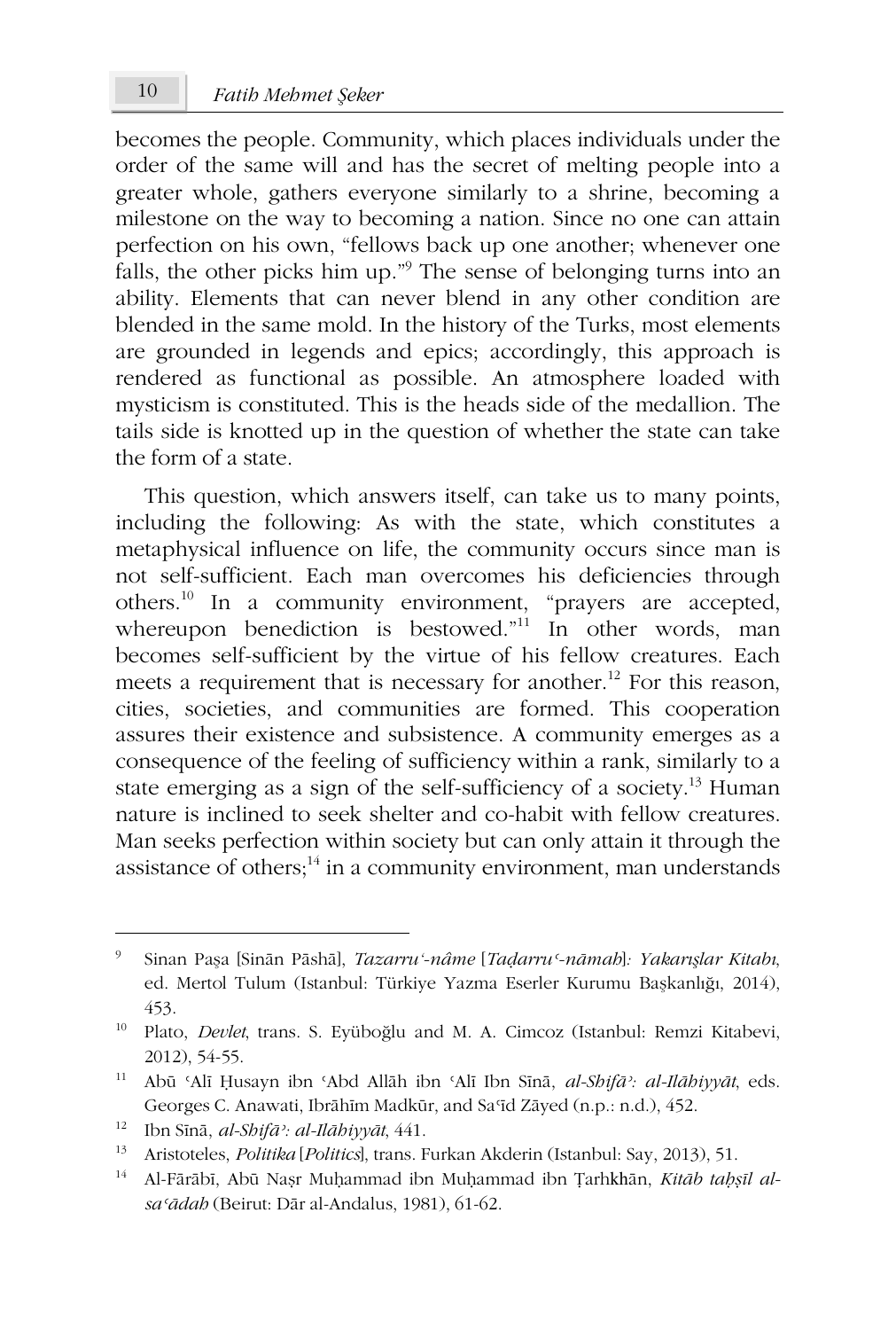himself and matures. For this reason, he comes together with others.<sup>15</sup> Each is engulfed in one another. Perfection can be attained only in the environment of a city, a society or a community. The state, and therefore laws and justice, constitutes the ideal framework for attaining perfection. Accordingly, the Ottoman philosopher Qinālīzāda argues that *man's need of man is obligatory*.<sup>16</sup> In his view, society forms the individual.

The hierarchy of the individual, the community, and the nation shows that the state, which is a type of mirror that reflects everyone, has limits that no rank can surpass. Life is a realization as much as an idealization. Since the state cannot be imprisoned within a circle drawn by the community, it cannot merely consist of the scope of a rank. Therefore, let us reiterate the following: The state is governed by means of politics not by means of this or that community. At this stage, the expression "Caution means casting a glance at the consequence, namely, the other aspects and outcomes of something"<sup>17</sup> becomes meaningful. Rulers cannot compromise<sup>18</sup> since they know that tolerance will cause the world to slip through their hands.<sup>19</sup> Once siblings argue, their father will undoubtedly get along with all of them. Sometimes, the grace of the state defeats its wrath, and sometimes, it is the opposite; however, after all, the state reigns over all of history as an overlooking plane tree, learns necessary lessons and keeps going. A. H. Tanpinar, the author of  $Huzur$  [A Mind at Peacel, is in the right: "Today, one can think Turkey can be or become anything. However, Turkey has to be but one thing, which is Turkey. This will be possible only if she proceeds under her own circumstances."

A comparison between the state and the community, which is a comparison that is obligatory albeit wrong, indicates the greatness of the problem. The problem, which sinks deep while political will and community appear to melt into one another, becomes salient sooner

 $15$ Al-Fārābī, Kitāb ārā<sup>,</sup> ahl al-madīnah al-fādilah, ed. Albīr Nașrī Nādir (Beirut: Dār al-Mashriq, 1986), 117.

<sup>16</sup> Kınalızâde Ali Çelebi [Qinālīzāda 'Alī Chalabī], Ahlâk-ı Alâ'î [Akhlāq-i 'Alā'i], comp. Mustafa Koç (Istanbul: Klasik, 2007), 157.

<sup>17</sup> Ismā'īl Ḥaqqī Būrsawī, Sharh al-Mathnawī, II, 27.

<sup>18</sup> Sinan Paşa, Tazarru'-nâme, 477.

<sup>19</sup> Qochi Beg, Qochi Beg Risālasī (Constantinople: Mațba'at Abū l-Diyā', 1886), 36-46.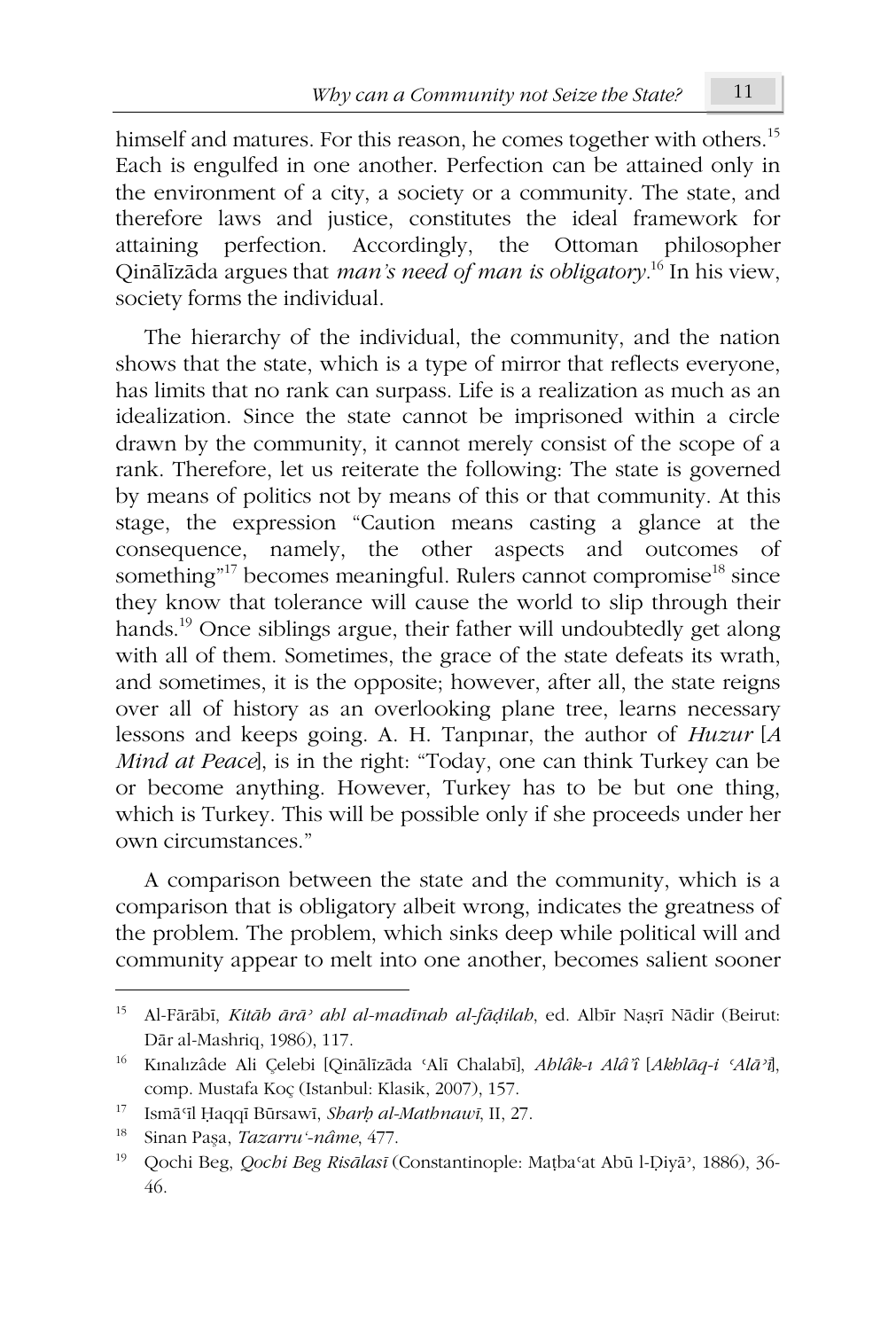rather than later. The fight is not a quarrel about who will rule the state; rather, it is the assignment of a roadmap by the state through the government and the community. The state intervenes in the community as soon as the latter matures in the field of politics; therefore, what the community views as a strength is in fact a weakness, and the power of community is valuable only as far as it is allowed. Any structure that is established in a manner similar to the state is born, matures and finally comes to an end. It is as clear as day that whoever aims at political power will have accomplished his task once he attains such a target. In this respect, this problem serves as a laboratory to observe how an organization, which does not abide by the invisible limits drawn by the state, can sustain its rule. Anyone involved in politics knows well that this involvement comes at a price. As religion determines the trajectory of the state, the latter forms the religion. There are countless examples thereof. This is what occurs within the state. Regarding the culture of orders, everything occurs within the relationship between the disciple and the mentor. "The right of the mentor is greater and higher than all other rights."<sup>20</sup> The same applies not only for madrasah and takkab but also for the realm of communities. The approach, in which the organization carries the prayers of a sage  $(p\bar{i}r)$ , is also valid in the environment of religious orders. Once the frame is left, the *prayers of a sage* leave for other elements. Yūsuf Kāmil Pāshā, the Grand Vizier to Ottoman Sultan 'Abd al-'Azīz, said the following: "Ruling goes together with wisdom/a vizier has to be a ruler." In a state that abides by these words, each rank has a word of its own, and each skill has a body of its own.

#### II. Disguises of a Community

A community that has apparently forgotten the network of legitimacy for being the heritage of orders and that does not remember self-reflection or returning to its origins becomes an action that demolishes the thought of reclusion in Sufism. Consequently, a psychology that monopolizes all ways to Allah is born. However, "in the days of traditional culture, religious orders are separate, not as rivals or elements that look at each other with an evil eye but as necessary parts of a whole." "Their difference of temperament only

12

 $20 -$ Abū l-Khayr Țāshkuprīzāda 'Işām al-Dīn Ahmad ibn Mustafá, Mawdū'āt al-'ulūm, trans. Kamāl al-Dīn Mehmed Efendī (Darsa'ādat: Iqdām Matba'asī, 1313), I, 69.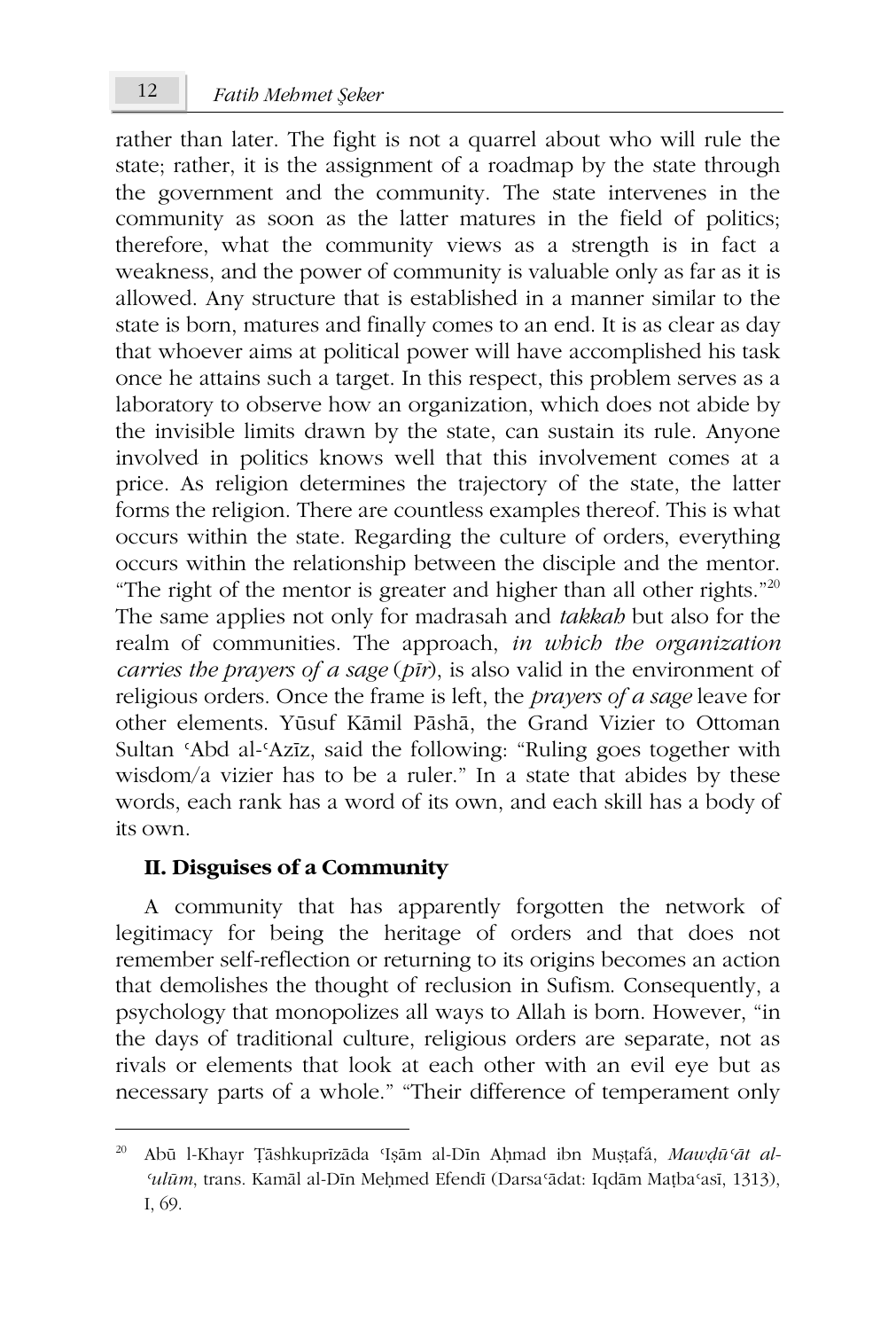exists since such difference renders service to the true goal." Therefore, whether someone is Qādirī or Naqshbandī depends on his temperament. "Both orders support each other in terms of the availability for their members with regard to the search for truth."<sup>21</sup>

Therefore, each order may have a distinct style; nevertheless, they agree on the method. Regarding the community, it pursues other alliances instead of picking legitimacy from the tradition of orders. It attempts to dive into politics while its cultural domain must mature. It strives to become a natural element in the path along which the state advances. It wants to render the mechanisms that maintain the system in line with its logic. Accordingly, it embraces discourses by groups who are against it in terms of ideals to create space for itself, and it attempts to lean on the components that it supposes to be powerful. The community looks to the idealization of the Nursism (Nurculuk) by Serif Mardin, seeking legitimacy elsewhere and not within itself. The community turns its gaze away from Turkey and towards international gathering-places. A member of the community, who has confidence in nobody save herself, does not adopt the idea of a Turkey beyond the prescribed borders. They ground themselves on whence they look rather than where they stand. They takes actual power, not principles, seriously. They do not think that the driving element that conserves the internal is only external and that the internal shall fade away once the external does so. In this regard, it is difficult to speak about an average ideology to determinate the route of the community that has a multi-character structure and that establishes a system on the basis of issues that it must obey rather than on ideas that it appreciates. The absolute meaning of the values, which are dubbed principles, are within the mentality of those who direct the movement. Although the view is so clear, this organization, which provides people with a sense of belonging, undeniably captivates its members within the group feeling of the community. It is true that the "Coming into existence of all entities and the survival of any who exist is through affection."<sup>22</sup> "Affection is such a trouble that one does not know until one is involved."<sup>23</sup> Nevertheless, "affection renders one deaf and blind." Thought and caution shy

 $21$ İsmet Özel, Sorulunca Söylenen (Istanbul: Tiyo, 1999), 406.

<sup>22</sup> Kınalızâde Ali Çelebi, Ahlâk-ı Alâ'î, 420.

<sup>23</sup> Ismā'īl Ḥaqqī Būrsawī, Sharb al-Mathnawī, I, 184.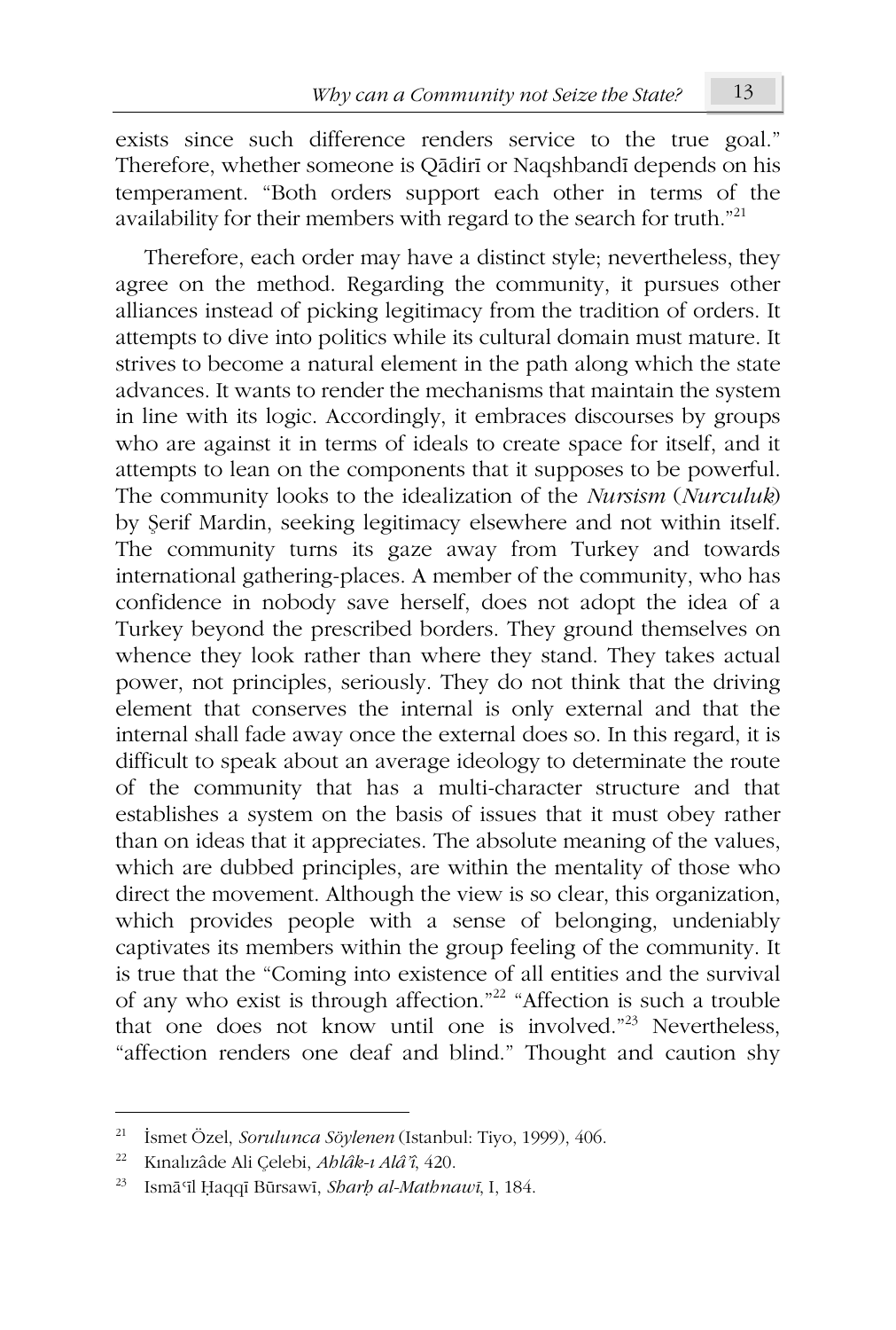away from whoever is under the domination of feelings.<sup>24</sup>

The community reminds people that they have a place to which they belong and ensures that everyone can safely moor at this harbor. Nevertheless, the greatest problem of the community is the lack of feeling of determination by its own field of activity; in other words, it fails to consider that anyone or anything that is not content with its natural space is condemned to disappear. It may be intelligible that, seeking to preserve its prestige in this country and to maintain a certain balance in the face of supposedly powerful elements, the community does not clearly express its intentions. Therefore, the profile of the community can be summarized in the following terms: the community is what one who talks about it mentions about it. As with all other things in the age of modernity, the community is a composition. Although firm in ideology, it does not refrain from wrapping itself up in every color. On the one hand, it does not appease traditional Islam; on the other hand, it does not abstain from becoming a representative of liberal Islam. Thus, the issues that are framed through Risāla-i nūr by Sa'īd Nūrsī and the exegeses by Fethullah Gülen fade away in practice. Practical reason often hands over its functions to obligations. Apparently, the heads of the community do not think that the collections by Sa'id Nūrsī can solve everything. Good intentions are disclaimed by deeds. The fact that "knowledge without deed is sin and deed without knowledge is heresy<sup>35</sup> becomes void. The saying "Overlook my deeds, regard my statements/leave out of speech the maker and behold his speeches"<sup>26</sup> is no longer applicable. The issues, which are evident in the true nature of things, become unclear. The arguments that gain meaning in the saying "No religion is greater and wealthier than Islam before the folk gnosis and no verdict is superior to that of Islam."<sup>27</sup> becomes nothing but a tangled ball of problems. Nobody thinks that the potential to abandon Islam is identical with the potential to abandon

<sup>24</sup> Sinan Paşa, Maârif-nâme [Ma'ārif-nāmah]: Özlü Sözler ve Öğütler Kitabı, ed. Mertol Tulum (Ankara: Atatürk Kültür Merkezi, 2013), 82, 192.

<sup>&</sup>lt;sup>25</sup> "Bî-amel olan ilim vebâl ve bilâ-ilim olan amel dalâldir." Țāshkuprīzāda Aḥmad Efendī, Mawdū'āt al-'ulūm, I, 111.

<sup>&</sup>lt;sup>26</sup> "Fiilimi ko, kavlime eyle nazar/sözüne bak sahibinden kıl güzer." Müstakîmzâde Süleyman Sa'deddin, Risâle-i Melâmiyye-i Şuttâriyye, 299.

 $27\,$ Keykâvus ['Unşur al-Ma'ālī Kaykāwūs ibn Iskandar ibn Qābūs], Kabusnâme [Qābūs-nāmah], trans. Mercimek Ahmed [İlyasoğlu], ed. Orhan Şaik Gökyay (Istanbul: Kabalcı, 2007), 35.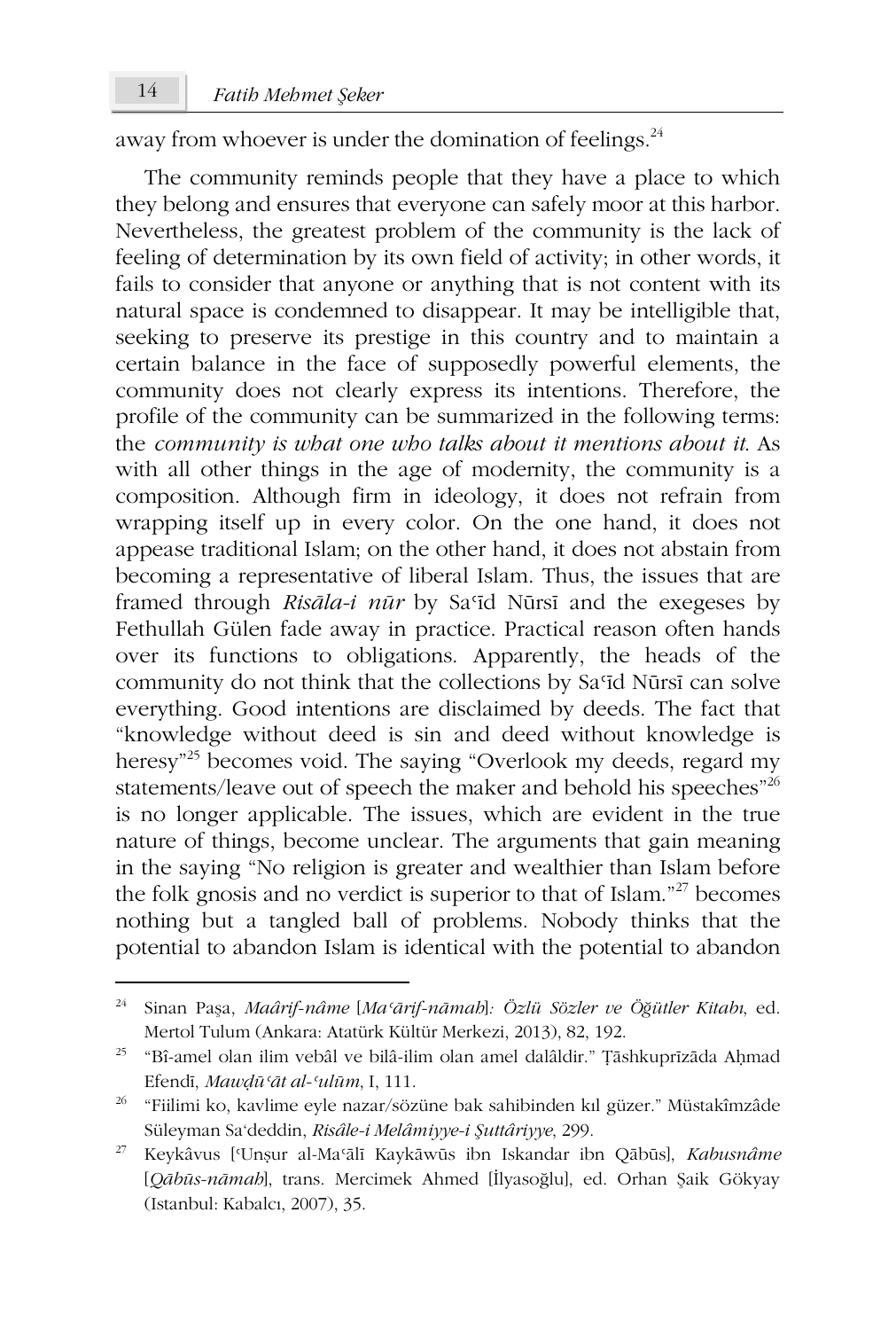Turkey. An approach that deems that anything permissible for the survival of the community gains acceptance. The individual is not allowed to remember himself. Personality is denied for the sake of the community. Placing its reflections under the order of the day, the community assumes a character with multiple faces and multiple aspects. The community wraps itself up into a syncretic character and appearance. It transforms into a market seller who closes out towards evening. His course is inclined to pave the way for hesitation. On the one hand, it identifies with Turkey; on the other hand, it disintegrates. Embarking on a supra-community search, it turns the political discourse of the day into a means of domination over local parties. For all of these reasons, we can assert that the content of the community exceeds the estimates. This may be the best phrase to explain the nature of the incident between the government and the community, an incident that surpasses a simple conflict.

Another phrase can be added as follows: Currently, it is conventional to speak about politics and sociocultural problems rather than issues within the scope of the Sufi tradition and the experience of religious order. The argument that the "social functions" of orders have overtaken their religious function"<sup>28</sup> is also viable for communities. The community will die once it is imprisoned in a terminology that is in line with the level of everyday politics; in case it does not foresee this fact, it will go astray from the original claim of ensuring the domination of a certain ideology because its mode makes such an ideology dominant. Since it is currently confined in reality, its adaptation points undergo incessant change. In addition, the decline continues as it does not refrain from expressing an intellectual matter through political discourse. Although it claims to keep politics at arm's length, it is imprisoned in an entirely political circle. The criteria, which are for determining the differences between politics and ideology, compel the community to leave the stage. It never directly assumes an attitude that is in line with the faiths or convictions that it seeks, constituting a way of life in the long term. Thus, a huge gap is formed between thought and act. Each new step deepens this gap to render it irreparable. The observation of this view as it is will never be sufficient to comprehend the meaning of the ebbs and flows within the community.

<sup>&</sup>lt;sup>28</sup> İsmet Özel, Sorulunca Söylenen, 173.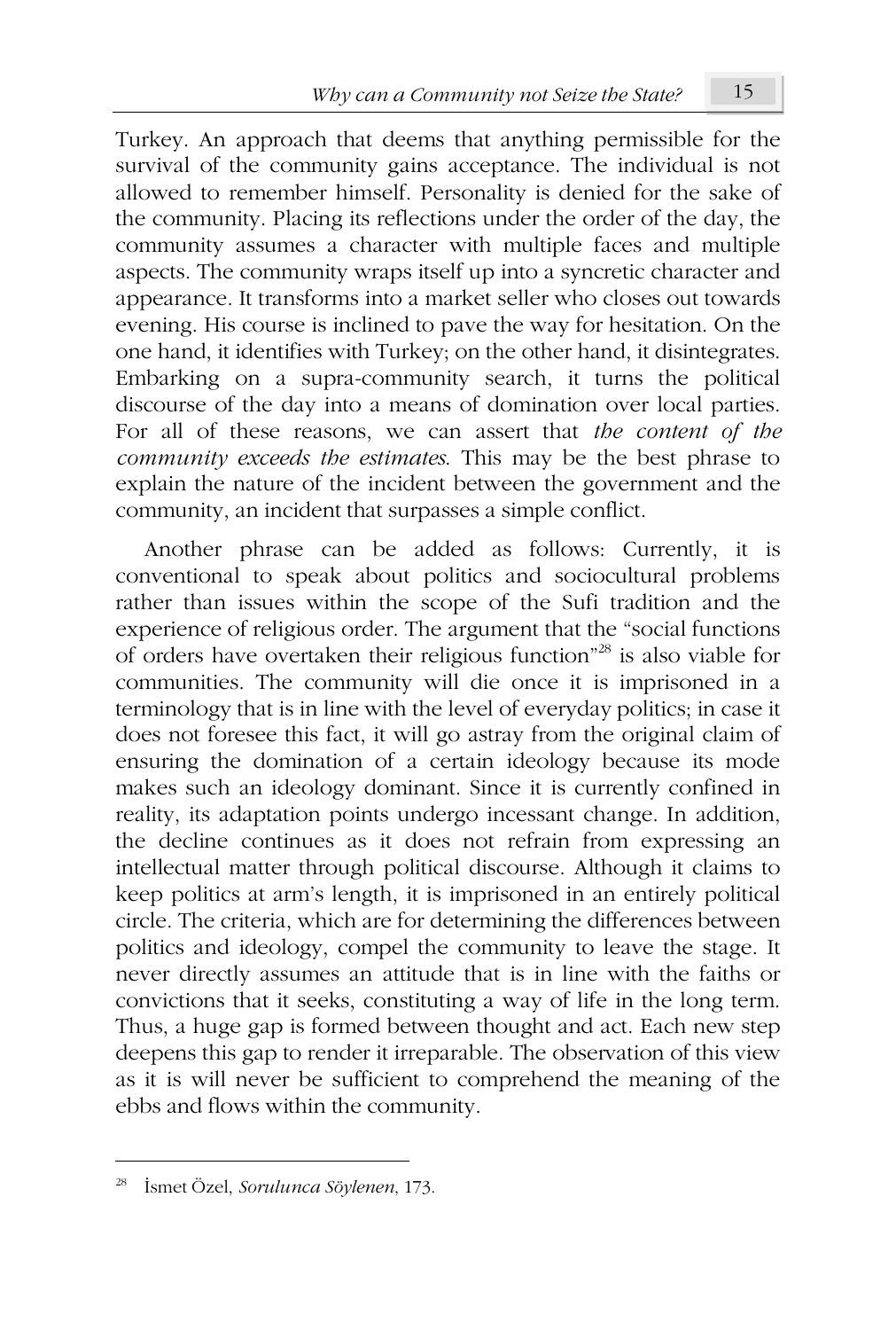At this point, the noted rank evolves into an organization that belongs to everyone but also to no one. Now, it claims certain names and nicknames, beginning with *community*, the most comprehensive of all, towards brotherhood (jāmi'ah), service (hizmet), Nursists etc. and is dubbed with several names. In the eyes of its members, there is a reason behind each naming given to the community that constitutes its reality. The names vary, including *bizmet*, *jāmi'ab*, Nursism (Nurculuk), and Fethullahism (Fethullahculuk), and finally, they gather under the umbrella concept of jamā'ab (cemaat). This word, which signifies much without explaining anything at all, becomes a flag for the *nūrsists*. It indicates a basin of mentality that we can comprehend not through definition but through mere depiction. The influence of the fluctuating attitude in the political arena is reflected in the names. At present, the approach of political power arrives at the word *assassins*. Whether such names are equivalent or reflect the true sense is determined according to the user of these names. Points of support are continuously refreshed and renewed due to political concerns. Such denominations provide their users with higher maneuverability; they do not have a cultural basis or framework but are consequence of a strategic positioning. We can continuously ask whether these concerns can be right or not.

Undeniably, the community is on the path of Sun Tzu, who says "keep your friends close but your enemies closer." which evidently bears a logic that addresses and applies to everyone. Therefore, the community, which sets sail to a double-temperament world and is housed under the same roof with ideally opposite groups, collaborates with those whom it grudges even hell itself. The community prefers a discourse that is in compliance with its party and spirit. It follows the following principle: "Whichever *madbbab* suits your intent, it is your *madbbab*, whichever spirit looks congenial, that is your spirit."<sup>29</sup> Thus, it is obliged to make implicit promises in certain domains. The community submits to persons and ranks that it deems powerful and that it fears. Accordingly, the behaviors of its collaborators are counted as those of the community.

Once it places its spirit under the order of politics and thus vaporizes its course, the community can never be itself in many aspects. The world that this rank desires renders such self-realization impossible, as its method of desiring the world. The brief meaning of

Sinan Paşa, Maârif-nâme, 112.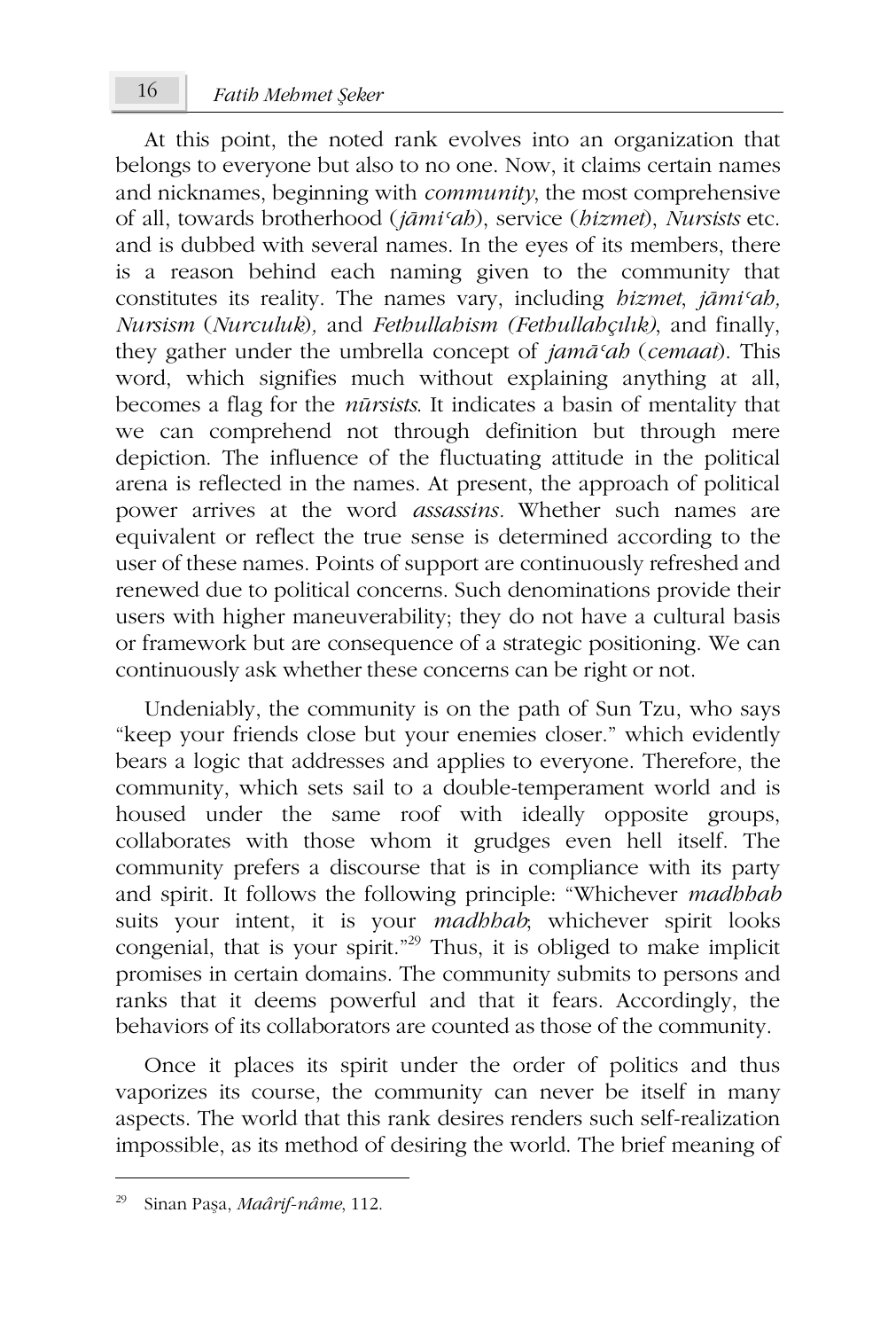the above is as follows: Seeking to reinforce its position through politics, the community desires constant expansion and growth rather than intensification. In this respect, it presents quantity as quality. Abandoning its character, it no more understands that the expansion of the contact network is a moral problem. The community does not estimate that this attitude and expansion during a transitional period will bring axial dislocation and endless turmoil. It no more provides a uniform view in terms of its present position and its defended issues; therefore, it rapidly withdraws from being a community and attempts to flee its very own history. It is unaware that any movement that does not have Turkey as its benchmark cannot have a future. The community pretends not to have heard the old saying that "the man of the community is not convinced by self-sufficiency.<sup> $n30$ </sup> In the end, its loyalty to Turkey becomes debatable. The community plunders the opportunities given by the country to eliminate possible objections. It conducts actions that grant consent to the destruction of the state for the sake of unseating so-called adversaries. It is aware that it can only survive provided that it is authoritarian; nevertheless, it looks to approaches based on democracy, law, and freedom. Taking shelter under a previously disclaimed point, the community shows that everyone can somehow come together, political attitudes are of a transitive nature, friends may become foes as foes can become friends, and disputes, which appear with regard to amity and enmity, are not based on a solid ground.

The community is the sum of what it experiences. The greatest difference between its past and present is that it displays a composition that does not seem to blend in many aspects and that it assumes a borrowed style. One reaches the following conclusion: If  $a$ person or rank lays great stress on something, it indeed hints that it is not related to that thing. Due to the need for conciliating ideology with the current conditions, the present always prevails. Scales are broken once the future is stuck in reality. The garment of community for political aims becomes its essence. This anomaly cannot bring a normal life; therefore, blending becomes dissolution.

<sup>&</sup>lt;sup>30</sup> Nurettin Topçu, *Mehmet Âkif*, 2<sup>nd</sup> ed. (Istanbul: Dergâh, 1998), 13.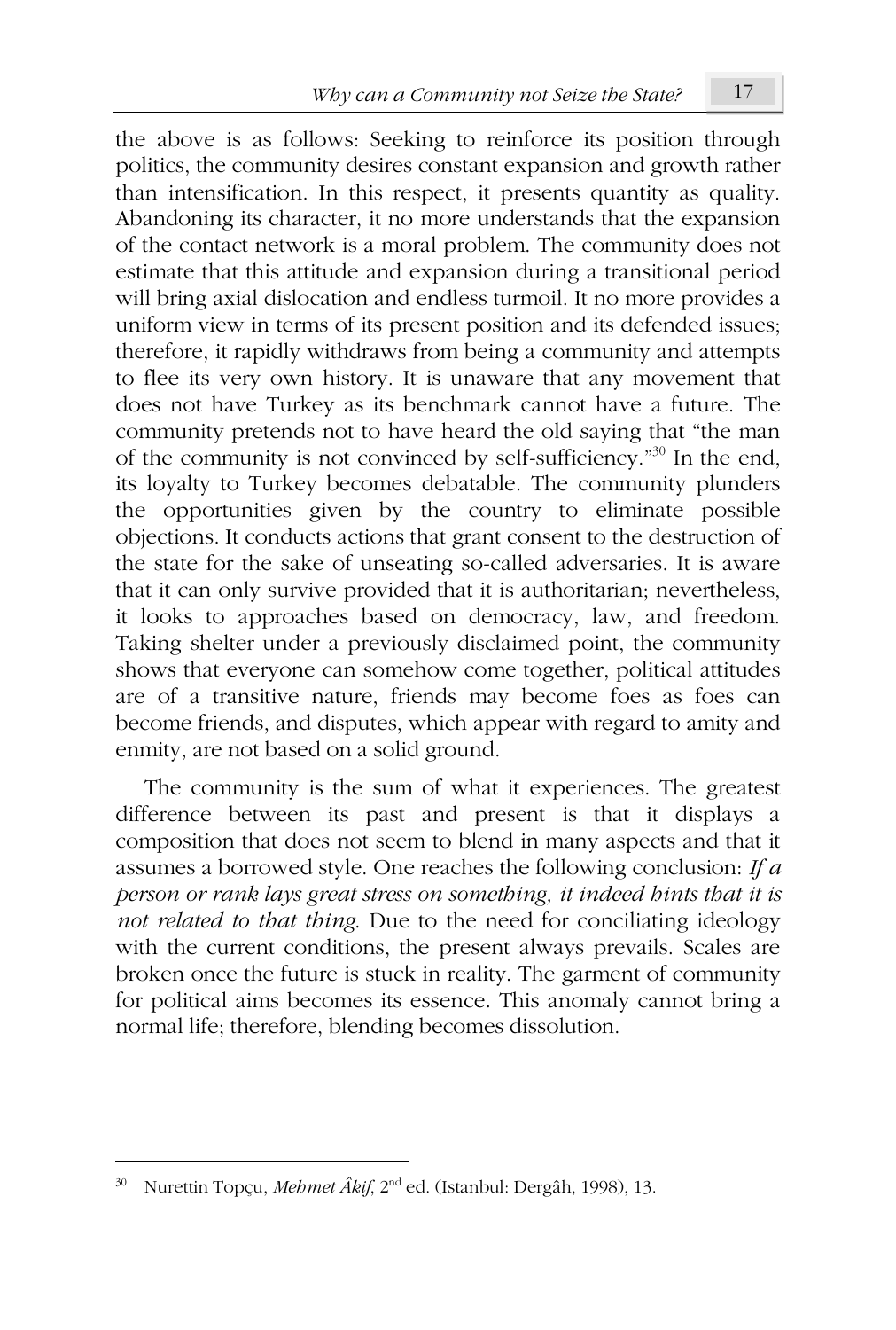## III. Community Has to Vanish to Exist

The community seems to be in oblivion, forgetting the following: The highest worship is the justice it makes peculiar to its members;<sup>31</sup> the heavens and earth are grounded in justice;<sup>32</sup> law, which is the pillar of the heavens, is supported by justice;<sup>33</sup> and whoever disregards the criteria of justice will pay for doing so through the emergence of Divine fervor.<sup>34</sup> In such oblivion, the community claims that only it grows and can grow true men. Based on which, the community no longer allows anyone else to breathe. It spreads a group of its members to all of Turkey, even claiming that anyone can represent *Nursism*. It no more refrains from molesting the right of a country on behalf of disciples who know  $\textit{alif}(I)$  for being straight at  $k\bar{a}f(\mathcal{S})$  for being curved. The community does not want to remember that it will fall on its sword. There are many examples of this,<sup>35</sup> and justice will be performed once an unfair person is addressed with an equal injustice.<sup>36</sup>

In brief, the greatest mistake of the community is to consider Turkey as a community and to ground itself in a policy that is peculiar to the community but not to this land. Indeed, our country is not a stranger to this attitude. A glance at the Ottoman era shows that this was almost a traditional behavior. When there was a Bosnian Grand Vizier, he brought along his own men; if he was Albanian, then he advanced his own. The wise always suffered. $37$  As the example of Sogollu Mehmed Pāshā shows, each vizier grants benevolence to his

 $31\,$ Cevdet Paşa [Jawdat Pāshā], Tezâkir-i Cevdet [Tadhākir-i Jawdat], ed. Cavid Baysun (Ankara: Türk Tarih Kurumu, 1986), IV, 162.

<sup>32</sup> Abū Ḥāmid Muḥammad ibn Muḥammad al-Ghazālī, Ma'ārij al-quds fī madārij ma 'rifat al-nafs (Beirut: Dār al-Kutub al-'Ilmiyyah, 1988), 94, 99, 100.

<sup>33</sup> Yusuf Has Hacib [Yūsuf Khāșș Ḥājib], Kutadgu Bilig, trans. Reșid Rahmetî Arat (Ankara: Türk Tarih Kurumu), 2003, couplets: 3461, 3463, 449, 461.

 $34 -$ Na'imā Mustafá Efendī, Târib-i Na'îmâ [Tārīkb-i Na'īmā], ed. Mehmet İpsirli (Ankara: Türk Tarih Kurumu, 2007), I, 25.

<sup>35</sup> Sinan Paşa, Maârif-nâme, 196.

<sup>36</sup> Al-Fārābī, Fușūl al-madanī, ed. Douglas Morton Dunlop (Cambridge: Cambridge University Press, 1961), 141-143.

 $37<sub>2</sub>$ Gelibolulu Mușțafá 'Ālī, Mevâ'idu'n-Nefâis fî-Kavâ'ıdi'l-Mecâlis [Mawā'id alnafā'is fī qawā'id al-majālis, ed. Mehmet Şeker (Ankara: Türk Tarih Kurumu, 1997), 320.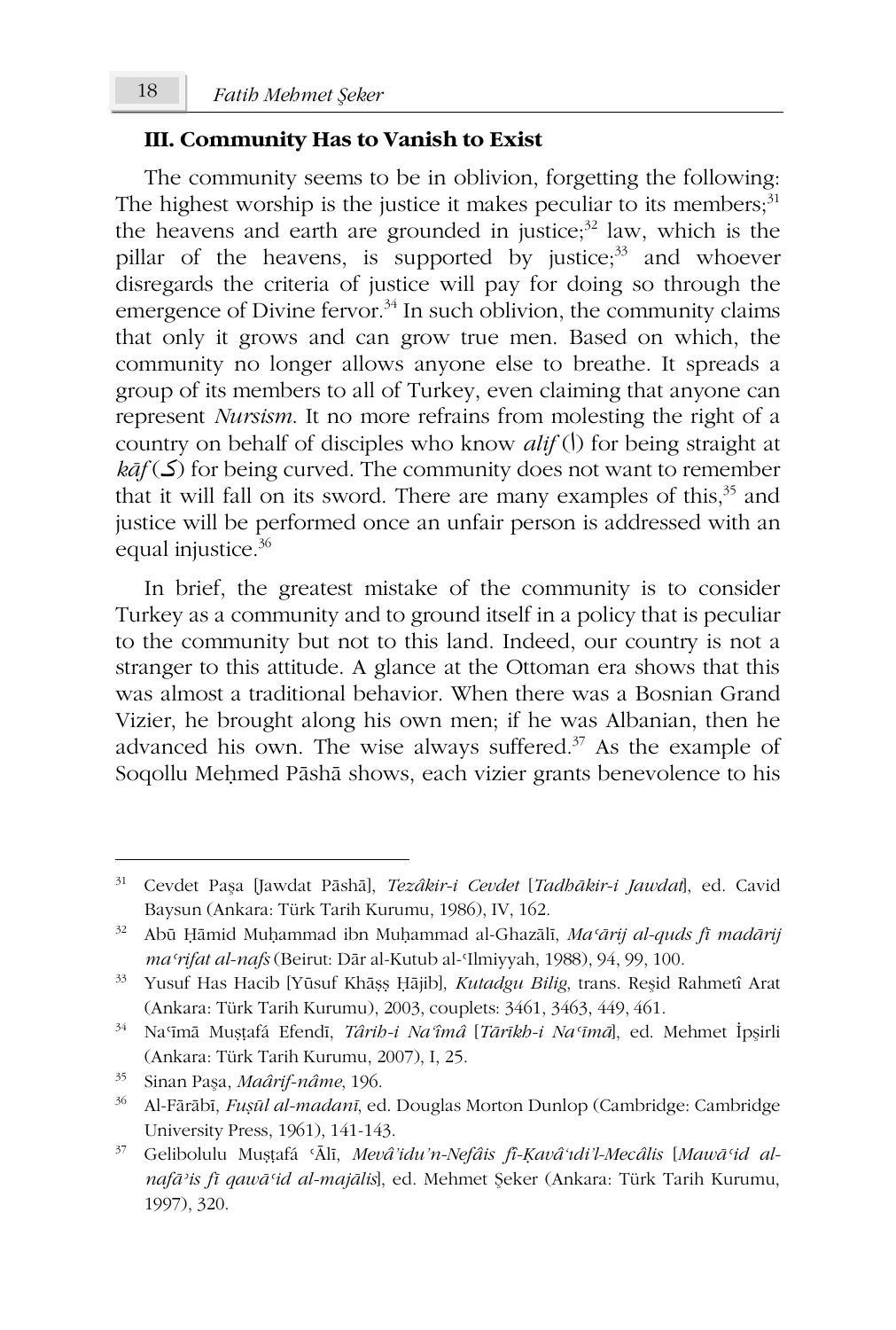own people. Official ranks are granted to relatives and friends.<sup>38</sup> Thus, the image of Gelibolulu 'Alī Efendī and Ibn al-Amīn Mahmūd Kamāl Beg is a great mirror to reflect the community that boasts of and claims to have solved all of its problems. Once this view is questioned, the community, which has hitherto left an impression of drawing its strength from silence and caution, becomes active. It brings into view the connection between itself and politics. The dignity of silence becomes the frivolity of declamation; ultimately, the mechanism inevitably breaks down.

During its sojourn in the labyrinths of politics, the community reveals what it can abandon and what it can defend to the end. Currently, a weakness that trusts not in Allah but in earth rules. The fact that world will go dry once the rule of predestination and fate governs is overlooked. Regardless of how accurate the warning is, man cannot succeed if such warning does not comply with providence. The community seems unaware that no effort will help if it is down on its luck and that caution will be void once providence abandons it.<sup>39</sup> It does not take into account that Allah knows everything that man, either implicitly or explicitly, does, says or thinks.<sup>40</sup> The way of life in which one must fear Allah at each step, is abandoned. From this perspective, it is worth discussing who draws the course of the community. In other words, since the adversaries answer to this question only via a shortcut and it is questioned whether the claims are true, the response will satisfy neither of the two parties. It is reasonable to ask whether the leaders of the community can accept responsibility for their acts. In this respect, we are undeniably in the face of an incident in which the rumors are worse than the facts. The question of whether the issues, expressed by the representatives of community, have representative power

Ibn al-Amīn Maḥmūd Kamāl (İnal), "Muṣṭafá 'Ālī Efendī," in Manāqib-i hunarwarān, ed. Ibn al-Amīn Mahmūd Kamāl (Istanbul: Mațba'a-i 'Āmirah, 1926), 12.

<sup>39</sup> Kerîmuddîn Mahmud-i Aksarayî [Karīm al-Dīn Mahmūd-i Āqsarāyī], Müsâmeretü'l-Ahbâr [Musāmarat al-akhbār], trans. Mürsel Öztürk (Ankara: Türk Tarih Kurumu, 2000), 39, 56, 86, 148.

Muhammed b. Ali b. Süleyman er-Râvendî [Abū Bakr Najm al-Dīn Muḥammad ibn 'Alī ibn Sulaymān al-Rāwandī], Râhat-üs-Sudûr ve Âyet-üs-Sürûr [Rāhat alşudūr wa-āyat al-surūr] (Gönüllerin Rabatı ve Sevinç Alâmeti), trans. Ahmet Ateş (Ankara: Türk Tarih Kurumu, 1999), I, 71.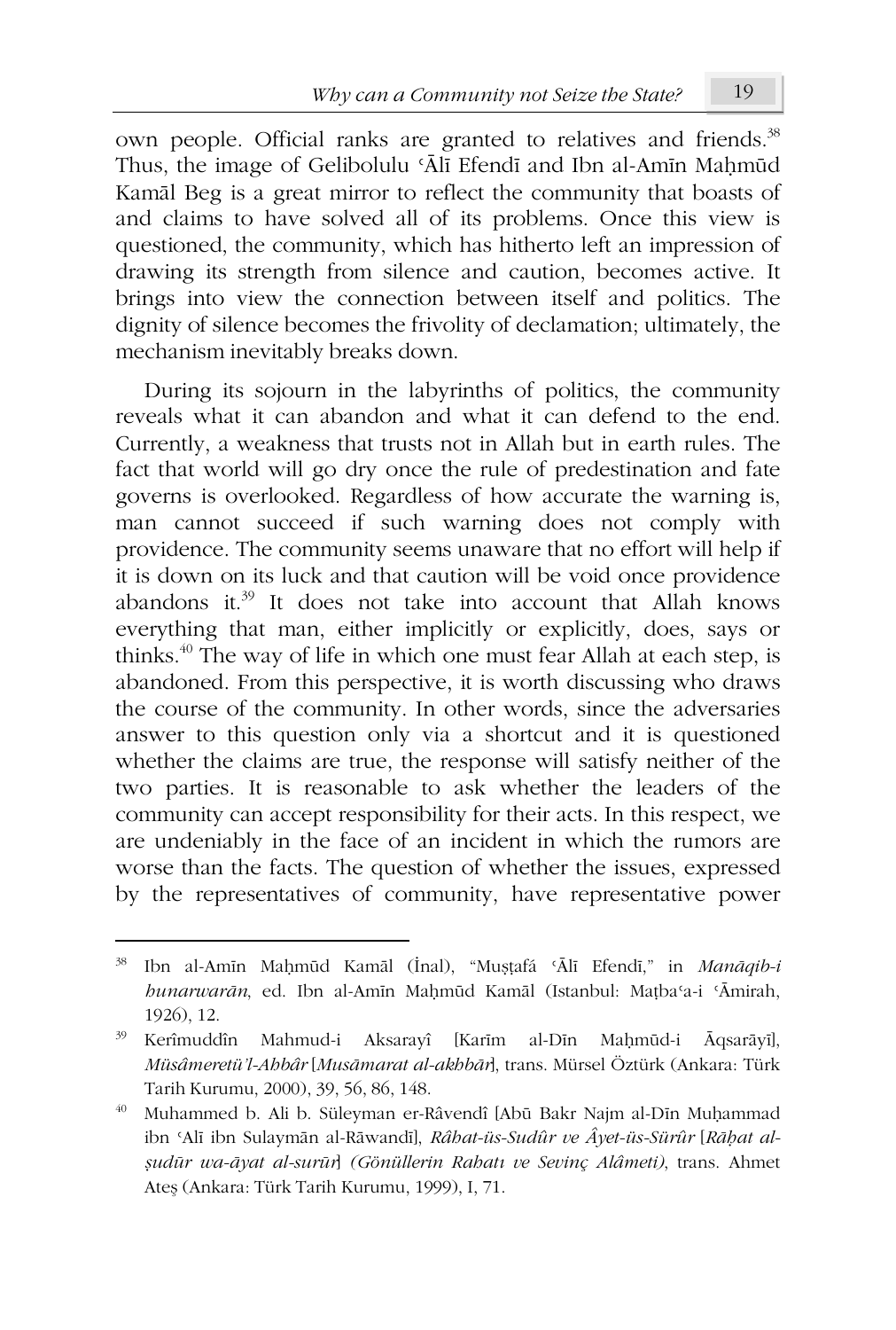awaits an answer. Therefore, the issues that surround the question of who will be responsible for the acts performed on behalf of the community should be appropriately placed on the agenda. It is necessary to cease crushing the salvation of our country in the mill of politics.

As state officials and policy makers are well aware, one cannot understand the community through the comprehension of Sa'id Nūrsī. This lineage, established around Fethullah Gülen, constitutes an internal hierarchy towards lower layers. Anyone involved in the movement fulfills his respective duty in the community. The same should apply for the state as well. Anyone who feels that he belongs to this country should fulfil his duty, become friends with its friends and foes with its foes, proceed in a reasonable, average course and not go astray for the sake of another direction. The community should act as a community and the state should act as a state; the order's sheikh should not place himself in the shoes of the president. It should be remembered that the country will become unbalanced once any rank surpasses its assigned duty and attempts to dominate the others. Another point to consider is the following characteristic of Turkish political philosophy: "An object who does not obey has to become involved in politics."<sup>41</sup> Anyone who is aware of this fact will not allow the following saying: "If only sultans of yore knew how to distinguish the right person from the wrong, whose business is all treachery."<sup>42</sup>

We have the following two-faced view: The deeds of the community, which desires everything but does not assume responsibility for its desires, signify not the demolition of the tradition of order but taking the latter to new grounds on the course of the past. According to those who see heads side of the coin, the state cuts its own throat by shaking off a structure for which it has cleared the way for so long. Since doing so is impossible, the community is either intensified or localized and domesticated. Above all, the assignment of new communities to the areas in vacancy shows that political power cannot be indifferent to the culture of the community. It is true that some problems are impossible to solve today, as they were yesterday; indeed, all elements, driven forward since the beginning of modernity, have become possible by oppressing others. In this

<sup>&</sup>lt;sup>41</sup> For an example, see Ibn al-Amin, "Muștafá 'Ālī Efendī," 9.

<sup>&</sup>lt;sup>42</sup> Gelibolulu Mușțafá 'Ālī, Mevâ'idu'n-Nefâis, 330.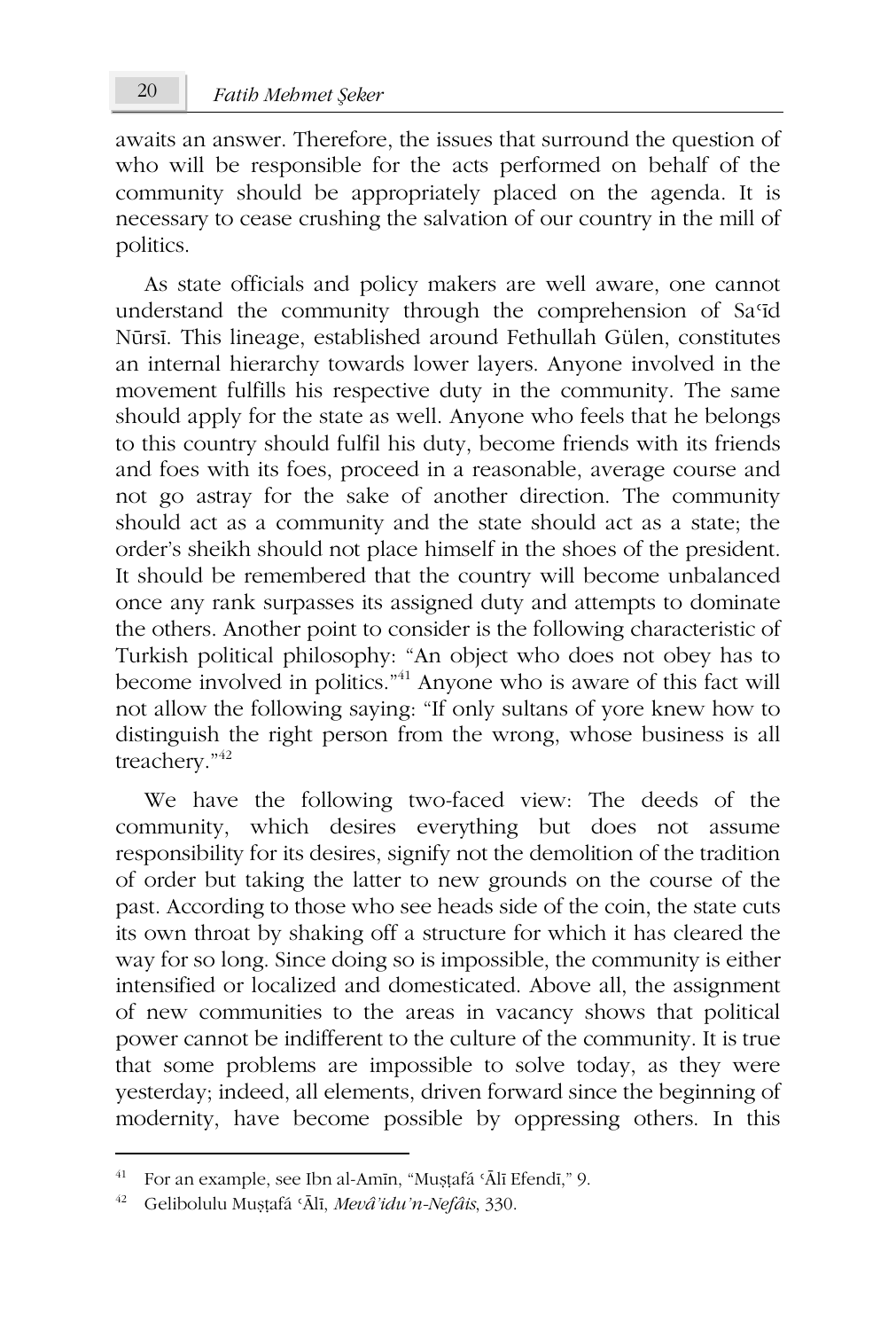regard, since the community has left its original sphere, it is clearly necessary to return to this sphere. In consideration of the saving "Knowing your weaknesses is such maturity that there is nothing superior to it,<sup> $n43$ </sup> the community has to vanish to exist once again. As Allah created this world of beings out of nothing, something has to set sail to the realm of nonexistence before it can come into being again.<sup>44</sup> "As the saying goes, water flows back to whence it flows."<sup>45</sup>

We will have taken the first step towards comprehending the situation if we can answer the following question: How did the community became powerful enough to decide on the course of politics? The distance between points of departure and arrival is more profound than expected; therefore, the tracts by Nūrsī can only serve as a beginning on the way to finding the characteristic traits of the community. Therefore, the community sets its sight not on tomorrow but on yesterday, it should seek possibilities of taking refuge in the realm of orders in which connection with anything other than Allah is over, and it should remember that Sufism is the way of life of a living Islam, that Turkish Islam has an entirely mystical character and that no one unaware of this fact can establish a connection with the nation. Accordingly, the sayings "no enemy can counter if there is maturity in religion and diligence in piety" and "the course of religion is the ground for benediction in life"<sup>46</sup> should become its motto, so much so that the community should make these sayings into amulets so its members should wear them. In brief, the community should not further test whether strategic methods do not lead to sovereignty in a profound and spiritual life, whether communities without a mystical aspect cannot maintain their gains and traditions of local life, and whether entrainment merely around the works of Sa'id Nūrsī will never be sufficient.

<sup>43</sup> İsmail Hakkı Bursevî [Ismā'īl Ḥaqqī Būrsawī], Kitâbü'n-Netîce [Kitāb al-natījab], eds. Ali Namlı and İmdat Yavaş (Istanbul: İnsan, 1997), I, 75.

 $44-$ Sams al-Dīn Ahmed al-Aflākī al-'Ārifī [Shams al-Dīn Ahmad al-Aflākī al-'Ārifī], Manāķib al'-Ārifīn [Manāqib al-'ārifīn], ed. Tahsin Yazıcı (Ankara: Türk Tarih Kurumu, 1976), I, 175; id., *Âriflerin Menkibeleri*, trans. Tahsin Yazıcı, 3<sup>rd</sup> ed. (Ankara: Milli Eğitim Bakanlığı, 1995), I, 355.

Ismā'īl Haqqī Būrsawī, Sharh al-Mathnawī, I, 404.

<sup>46</sup> Būrsawī, Tuhfe-i Aliyye [Tuhfa-i 'aliyyah], ed. Şeyda Öztürk, in Üç Tuhfe: Seyr-i Sülûk, (Istanbul: İnsan, 2000), 209, 229.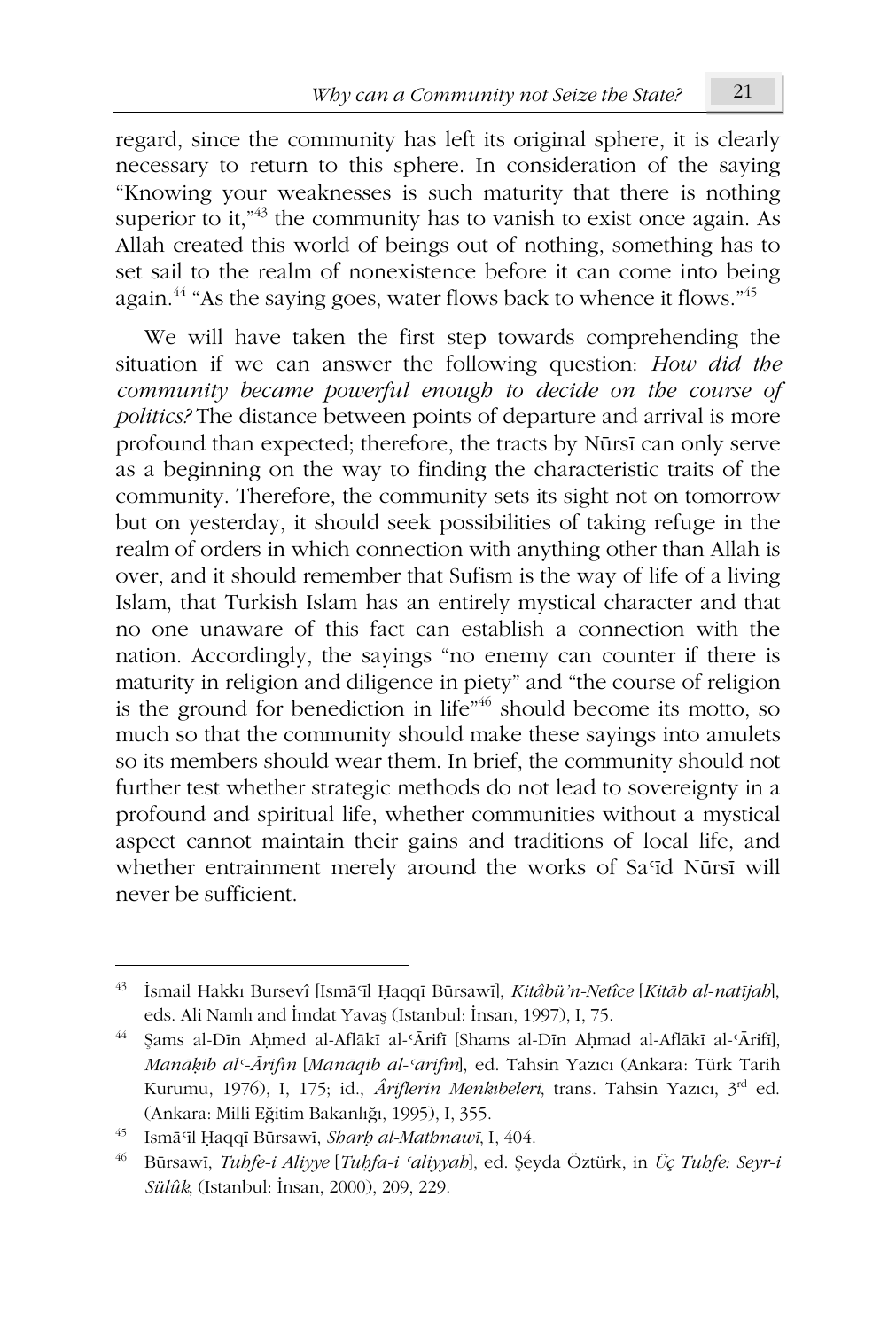The history of the Turks undeniably provides the state with a divine character.<sup>47</sup> Thus, it is easier said than done to rearrange Turkish political life, leaning on the authority of the community in the face of state authority; as is known, the customs of each generation are subject to the customs of its own ruler. The people are of the religion of their ruler.<sup>48</sup> People often imitate sultans, to whose religion they are adherent.<sup>49</sup> The difference between rulers and others is that the word of the former is absolute law. Dynasties, cities and provinces are always subject to a person, and once this person dies or is abandoned, the government of power is upside down.<sup>50</sup>

There is not much to say about the opponents who consider communities to be the greatest obstacle against becoming a nation but who will establish their own community given half a chance; It has the value of the statements of opponents who do not fear criticizing the community when it is stronger but not when it is weak. The state should not rely on anyone who has acclaimed the community yesterday but who has now changed sides. We are far beyond the stage of "friend becomes foe upon harsh treatment and violence."<sup>51</sup> In spite of everything, let us lend an ear to Nizām almulk: "One should fight against an enemy while estimating the possibility of peace; one should prefer peace without ignoring war; one should establish intimacy with friends in such a manner that it is possible to break the bonds and break them in such a manner that it is possible to re-establish them; the best is to choose the middle course."<sup>52</sup> Please bear in mind that anyone who looks naively at the culture of the community and the order evaluates the view as follows:

<sup>47</sup> Âşık Paşa-zâde ['Āshiq Pāshā-zāda], Osmanoğullarının Tarihi, eds. Kemal Yavuz and M. A. Yekta Saraç (Istanbul: K Kitaplığı, 2003), 340.

<sup>48</sup> İbn Haldun [Abū Zayd Walī al-Dīn 'Abd al-Rahmān ibn Muhammad Ibn Khaldūn], Mukaddime [Muqaddimah], trans. Süleyman Uludağ, 2<sup>nd</sup> ed. (Istanbul: Dergâh, 1988), I, 242.

<sup>49</sup> Kınalızâde Ali Çelebi, Ahlâk-ı Alâ'î, 462.

<sup>50</sup> Nizâmü'l-mülk [Nizām al-mulk], Siyâset-nâme [Siyāsat-nāmah], trans. Mehmet Altan Köymen, (Ankara: Türk Tarih Kurumu, 1999), 95-96, 166.

 $51$ Abū l-Najīb 'Abd al-Rahmān ibn Nașr al-Suhrawardī al-Shayzarī, Nahj al-sulūk fī siyāsat al-mulūk, trans. Naḥīfī Meḥmed Efendī, 3rd ed. (Istanbul: 'Alī Riḍā Efendī Mațba'asī, 1286), 28.

<sup>52</sup> Nizām al-mulk, The Book of Government or Rules for Kings: The Siyāsat-nāma or Siyar al-mulūk, translated from the Persian by Hubert Darke (New Haven: Yale University Press, 1960), 251; id., Siyâset-nâme, 344.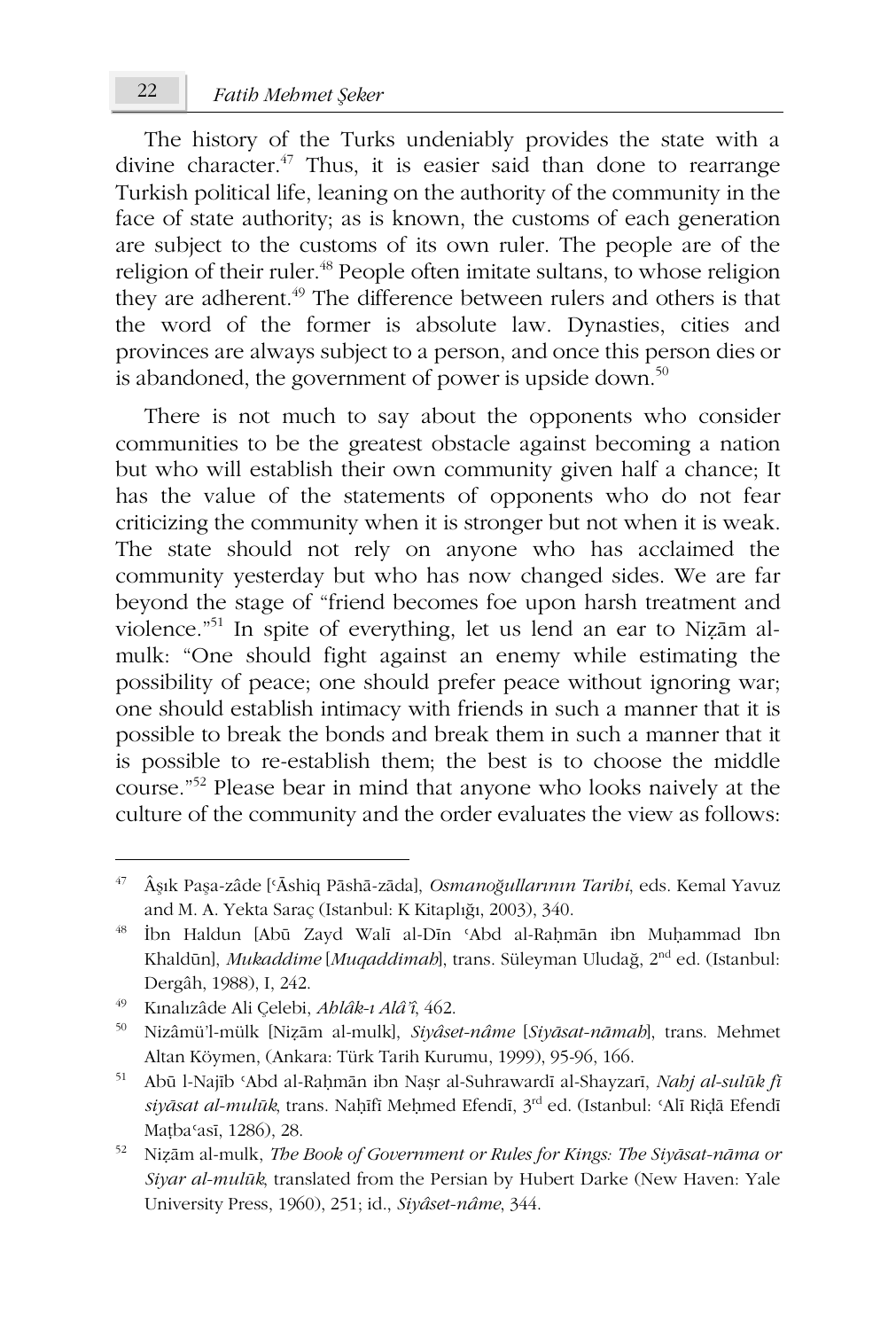"If they see two friends, they long for a fight / once the two are in conflict, they long for the throwing of stones."<sup>53</sup> Although the community censors certain facts to some extent, all is clearer than it seems. Everybody knows very well who is who; therefore, nobody should refrain from disclosing who he is and stand where he should stand.

## Conclusion

The Gülen Community, which is the symbol of a period, has become open to investigation by others in Turkey, triggering the pruning of the community concept in the imagination of the nation, utilizing good for evil and becoming the story of a ruined ideal. This community leaves the impression of a lock clamped by its own history. In this respect, the condition of the Gülen Community includes lessons to be learned. The community, which has been synonymous with absolute obedience throughout history, has currently become a reaction to a significant extent. The current situation demonstrates the level of political competence of the community. This political and religious organization has transformed the culture of the community, a long-lasting source of power and strength for the state, into the most important means of combatting the government. Ultimately, consequences of this attitude exceed the Gülen Community and brings readiness against all communities. Currently, in Turkey, the field of communities and orders is no longer reliable or safe. Passing through anxious times, the country shall face the psychological effects of this fact in upcoming years. Thus, let us conclude with the saying that "only the brave understand the truth"<sup>54</sup> and repeat all again: "Whoever talks knows not himself; whoever knows does not talk."<sup>55</sup>

## **REFERENCES**

Aksarâyî, Kerîmuddîn Mahmûd [Āqsarāyī, Karīm al-Dīn Mahmūd]. Müsâmeretü'l-Abbâr [Musāmarat al-akbbār]. Translated by Mürsel Öztürk. Ankara: Türk Tarih Kurumu, 2000.

<sup>53</sup> Sinan Paşa, Maârif-nâme, 294.

<sup>54</sup> "Hakk anlamak merd işidir." Ismā il Haqqī Būrsawī, Sharh al-Mathnawī, I, 520.

<sup>55</sup> "Söyleyenler kendin bilmez bilenler söylemez." Müstakîmzâde Süleyman Sa'deddin, Risâle-i Melâmiyye-i Şuttâriyye, 277.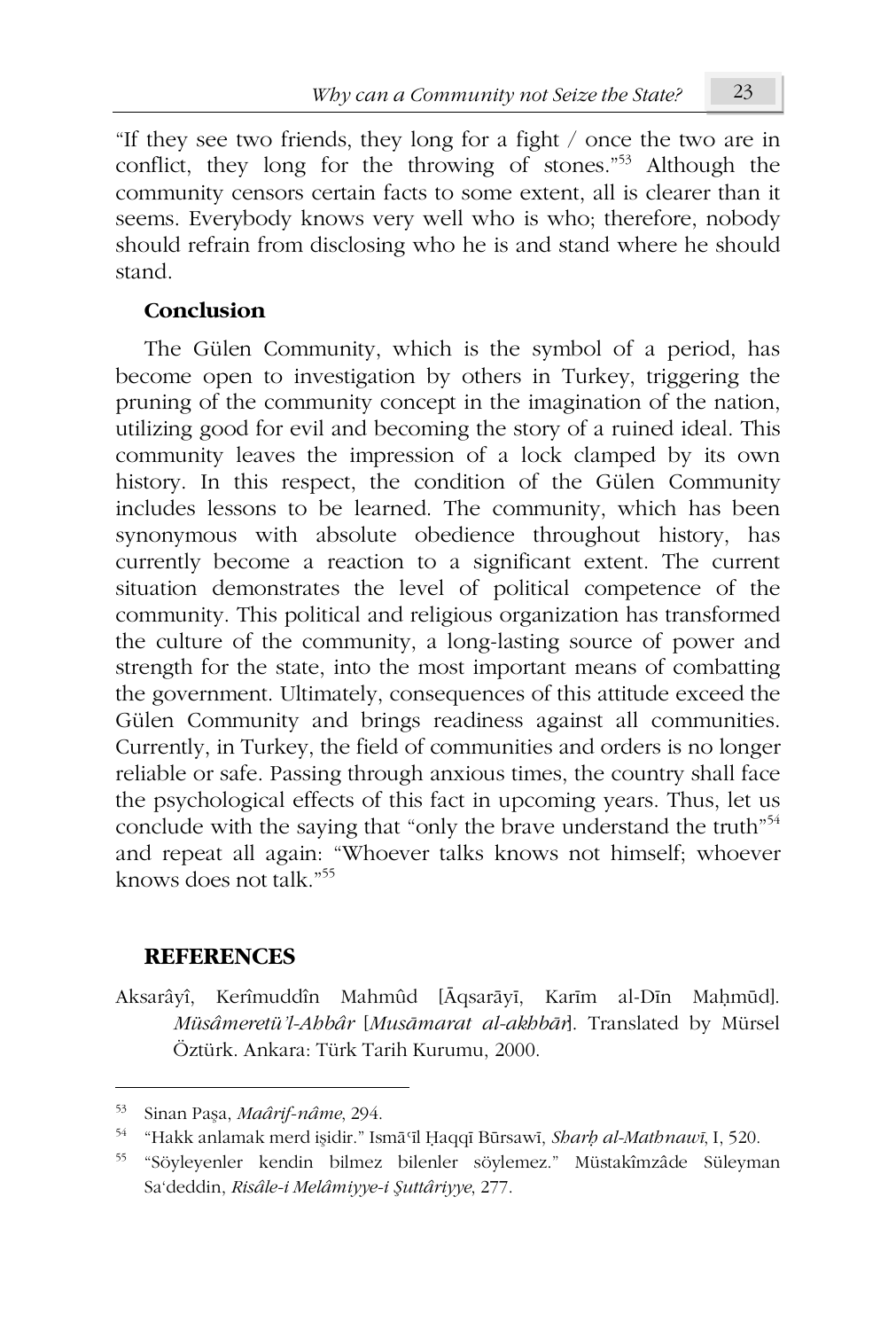- Angarawī, Ismā il Rusūkhī. Sharh al-Mathnawī. 6 vols. Istanbul: Matba a-i  $\overline{A}$ mirah. 1289.
- al-'Ārifī, Sams al-Dīn Ahmed al-Aflākī [Shams al-Dīn Ahmad al-Aflākī al-'Ārifī], Manāķib al-'Ārifīn [Manāqib al-'ārifīn]. 2 vols. Edited by Tahsin Yazıcı. Ankara: Türk Tarih Kurumu, 1976.

-. (as Ahmet Eflâkî) *Âriflerin Menkibeleri*. 2 vols. Translated by Tahsin Yazıcı. 3rd ed. Ankara: Milli Eğitim Bakanlığı, 1995.

- Aristoteles. Politika [Politics]. Translated by Furkan Akderin. Istanbul: Say, 2013.
- Âsık Pasa-zâde ['Āshiq Pāshā-zāda], Osmanoğullarının Taribi. Edited by Kemal Yavuz and M. A. Yekta Saraç. Istanbul: K Kitaplığı, 2003.
- Būrsawī, Ismāʿīl Ḥaqqī. (as İsmail Hakkı Bursevî). *Kitâbü'n-Netîce* [*Kitāb alnatijab*]. 2 vols. Edited by Ali Namlı and İmdat Yavaş. Istanbul: İnsan, 1997.
- 
- Tubfe-i Aliyye [Tubfa-i 'aliyyab]. Edited by Şeyda Öztürk. In Üç Tubfe: Seyr-i Sülûk. Istanbul: İnsan, 2000.
- Cevdet Paşa [Jawdat Pāshā]. Tezâkir-i Cevdet [Tadhākir-i Jawdat]. 4 vols. Edited by Cavid Baysun. Ankara: Türk Tarih Kurumu, 1986.
- al-Fārābī, Abū Nasr Muhammad ibn Muhammad ibn Tarkhān. Kitāb tahsīl al-sa'ādab. Beirut: Dār al-Andalus. 1981.
	- Fușul al-madani. Edited by Douglas Morton Dunlop. Cambridge: Cambridge University Press, 1961.
	- Kitāb ārā<sup>,</sup> ahl al-madīnah al-fādilah. Edited by Albīr Nașrī Nādir. Beirut: Dār al-Mashriq, 1986.
- Gelibolulu Mușțafá 'Ālī. Manāqib-i hunarwarān. Edited by Ibn al-Amīn Mahmūd Kamāl [İnal]. Istanbul: Türk Tarih Encümeni, 1926.
	- –. Mevâ'idu'n-Nefâis fî-Ķavâ'ıdi'l-Mecâlis [Mawā'id al-nafā'is fī qawā 'id al-majālis]. Edited by Mehmet Şeker. Ankara: Türk Tarih Kurumu, 1997.
	- –. Nașibatu s-selāțin [Nașibat al-salāțin]. In Muștafā Ālī's Counsel for Sultans of 1581: Edition, Translation, Notes. Edited by Andreas Wien: Verlag der Österreichische Tietze. Akademie der Wissenchaften, 1979.
- al-Ghazālī, Abū Ḥāmid Muḥammad ibn Muḥammad. Ma'ārij al-quds fī madārij maʻrifat al-nafs. Beirut: Dār al-Kutub al-Ilmiyyah, 1988.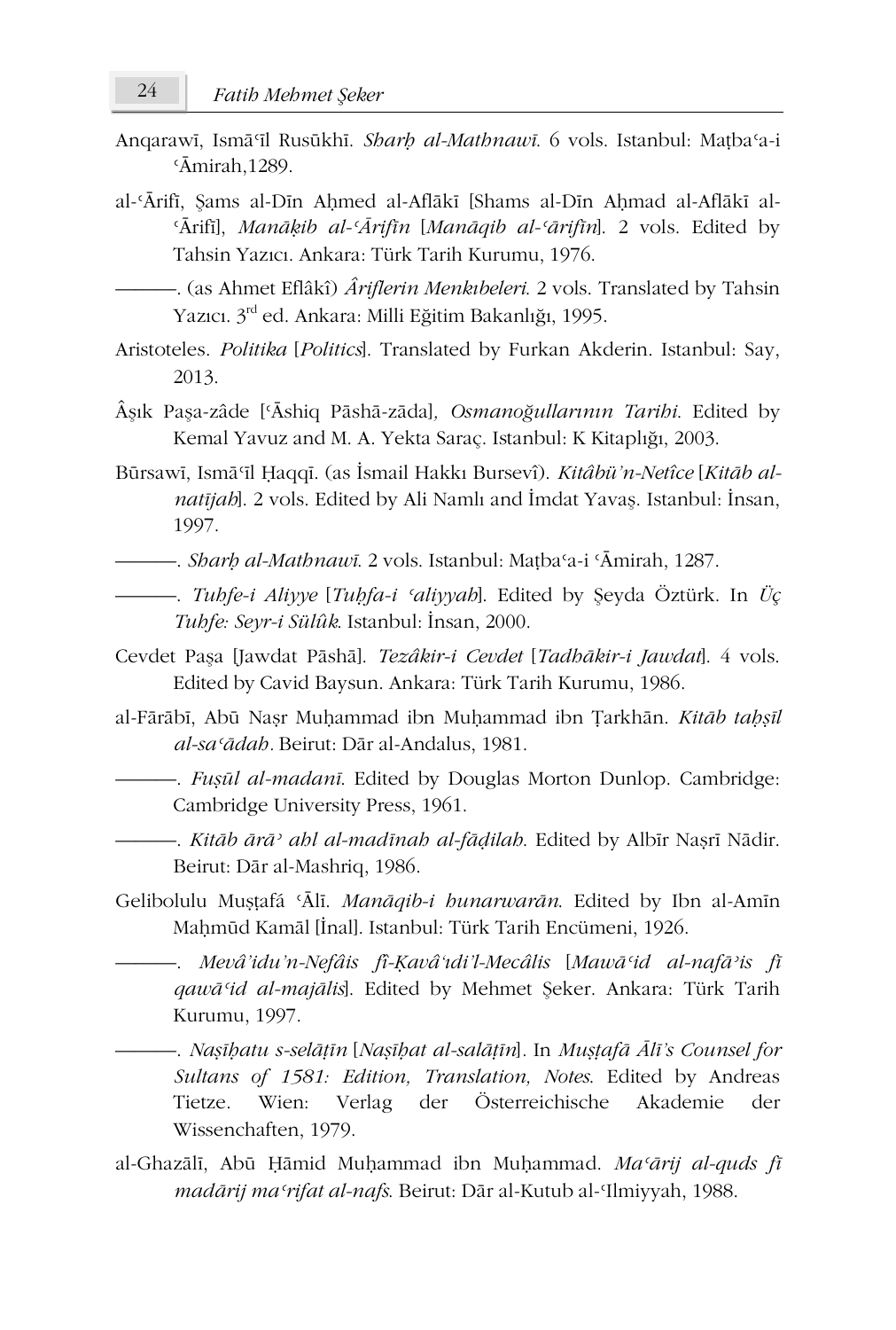- İbn Haldun [Abū Zayd Walī al-Dīn 'Abd al-Rahmān ibn Muhammad Ibn Khaldūn]. Mukaddime [Muqaddimah]. 2 vols. Translated by Süleyman Uludağ. 2<sup>nd</sup> ed. Istanbul: Dergâh, 1988.
- Ibn Sīnā, Abū 'Alī Ḥusayn ibn 'Abd Allāh ibn 'Alī. al-Shifā': al-Ilāhiyyāt. Edited by Georges C. Anawati, Ibrāhīm Madkūr, and Sa'īd Zāyed.  $n.p.: n.d.$
- Ibn al-Amin Mahmūd Kamāl [İnal]. "Muştafá 'Ālī Efendī." In Manāqib-i bunarwarān, 3-133. Edited by Ibn al-Amīn Maḥmūd Kamāl. Istanbul: Matba'a-i 'Āmirah, 1926.
- Keykâvus ['Unsur al-Ma'ālī Kaykāwūs ibn Iskandar ibn Qābūs]. Kabusnâme [Qābūs-nāmah]. Translated by Mercimek Ahmed [İlyasoğlu]. Edited by Orhan Şaik Gökyay. Istanbul: Kabalcı, 2007.
- Kınalızâde Ali Celebi [Oinālīzāda ʿAlī Chalabī]. *Ablâk-ı Alâ'î* [Akblāq-i ʿAlā'ī]. Compiled by Mustafa Koç. Istanbul: Klasik, 2007.
- Müstakîmzâde Süleyman Sa'deddin [Mustaqīmzāda Sulaymān Sa'd al-Dīn], Risâle-i Melâmiyye-i Şuttâriyye [Risāla-i Malāmiyya-i Shuttāriyyah]. In Melâmet Risâleleri: Bayrâmî Melâmiliği'ne Dâir, 211-342. Edited by Abdurrezzak Tek. Bursa: Emin, 2007.
- Na'imā Mușțafá Efendi. Târib-i Na'îmâ [Tārīkb-i Na'īmā]. Edited by Mehmet İpsirli, Ankara: Türk Tarih Kurumu, 2007.
- Nizâmü'l-mülk [Nizām al-mulk], Siyâset-nâme [Siyāsat-nāmah]. Translated by Mehmet Altan Köymen. Ankara: Türk Tarih Kurumu, 1999.
	- The Book of Government or Rules for Kings: The Siyāsat-nāma or Siyar al-mulūk. Translated by Hubert Darke. New Haven: Yale University Press, 1960.
- Özel, İsmet. Sorulunca Söylenen. Istanbul: Tiyo, 1999.
- Qochi Beg. Qochi Beg Risālasī. Constantinople: Mațba'at Abū l-Diyā', 1886.
- Plato, Devlet [Politeia]. Translated by S. Eyüboğlu and M. A. Cimcoz. Istanbul: Remzi Kitabevi, 2012.
- er-Râvendî, Muhammed b. Ali b. Süleyman [Abū Bakr Najm al-Dīn Muhammad ibn 'Alī ibn Sulaymān al-Rāwandī]. Râbat-üs-Sudûr ve Âyet-üs-Sürûr [Rāḥat al-şudūr wa-āyat al-surūr] (Gönüllerin Rahatı ve Sevinç Alâmeti). 2 vols. Translated by Ahmet Ateş. Ankara: Türk Tarih Kurumu, 1999.